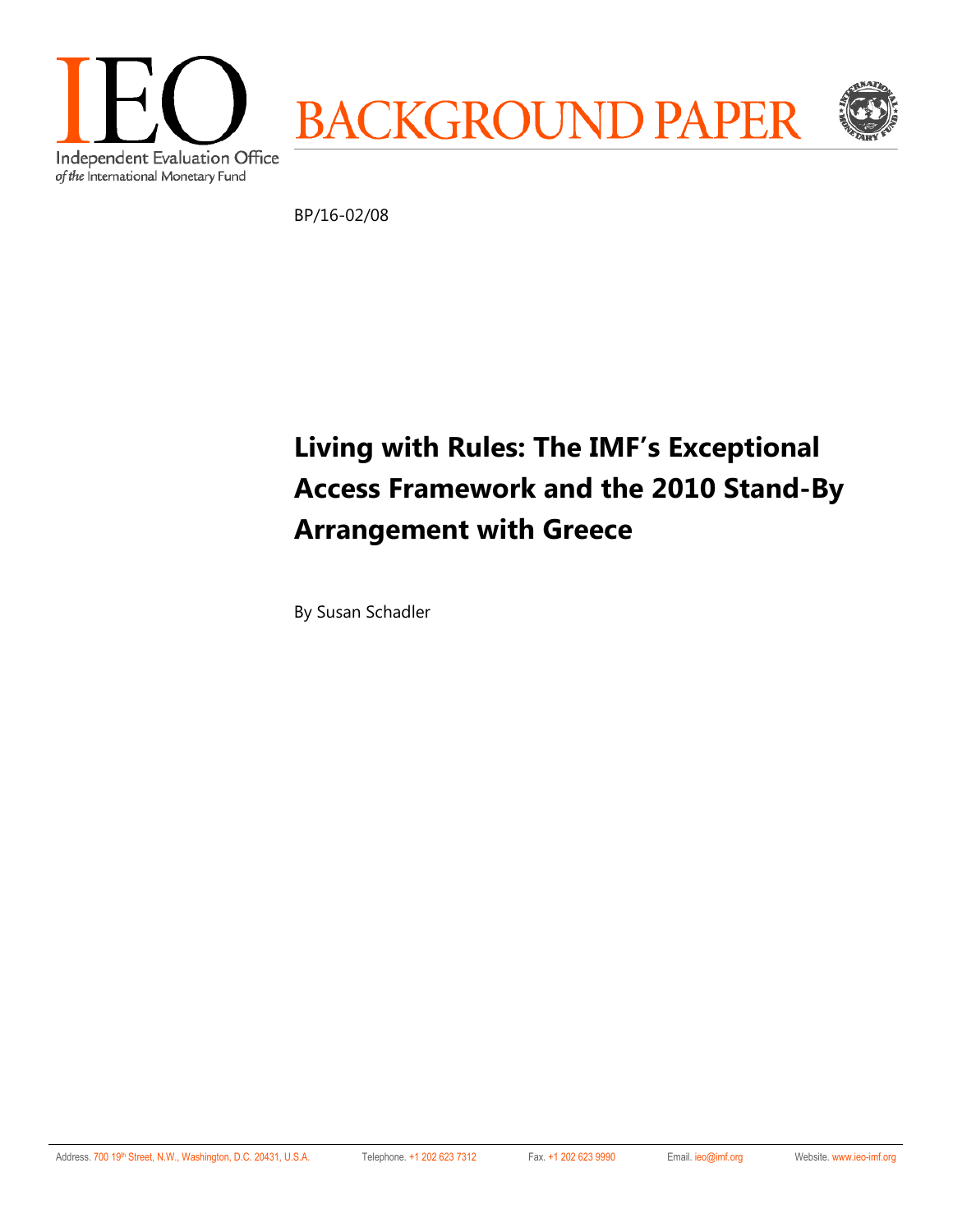#### **IEO Background Paper**

Independent Evaluation Office of the International Monetary Fund

Living with Rules: The IMF's Exceptional Access Framework and the 2010 Stand-by Arrangement with Greece

Prepared by Susan Schadler

July 8, 2016

#### Abstract

Prior to approval of the 2010 Stand-By Arrangement with Greece, IMF staff determined that even with full implementation of the program, Greek public debt was not sustainable with a high probability. In order for exceptional access financing to go forward in these circumstances (without a debt restructuring or significant grants from official source), IMF management requested the Executive Board to amend the guidelines that required a high probability of debt sustainability. This paper considers the basis for the decision to amend the criteria, the procedural aspects of seeking Board approval of the amendment, the quality of the assessment of compliance with the four criteria as amended, and the follow-up on those assessments through program reviews in 2010–11.

The views expressed in this Background Paper are those of the author and do not necessarily represent those of the IEO, the IMF or IMF policy. Background Papers report analyses related to the work of the IEO and are published to elicit comments and to further debate.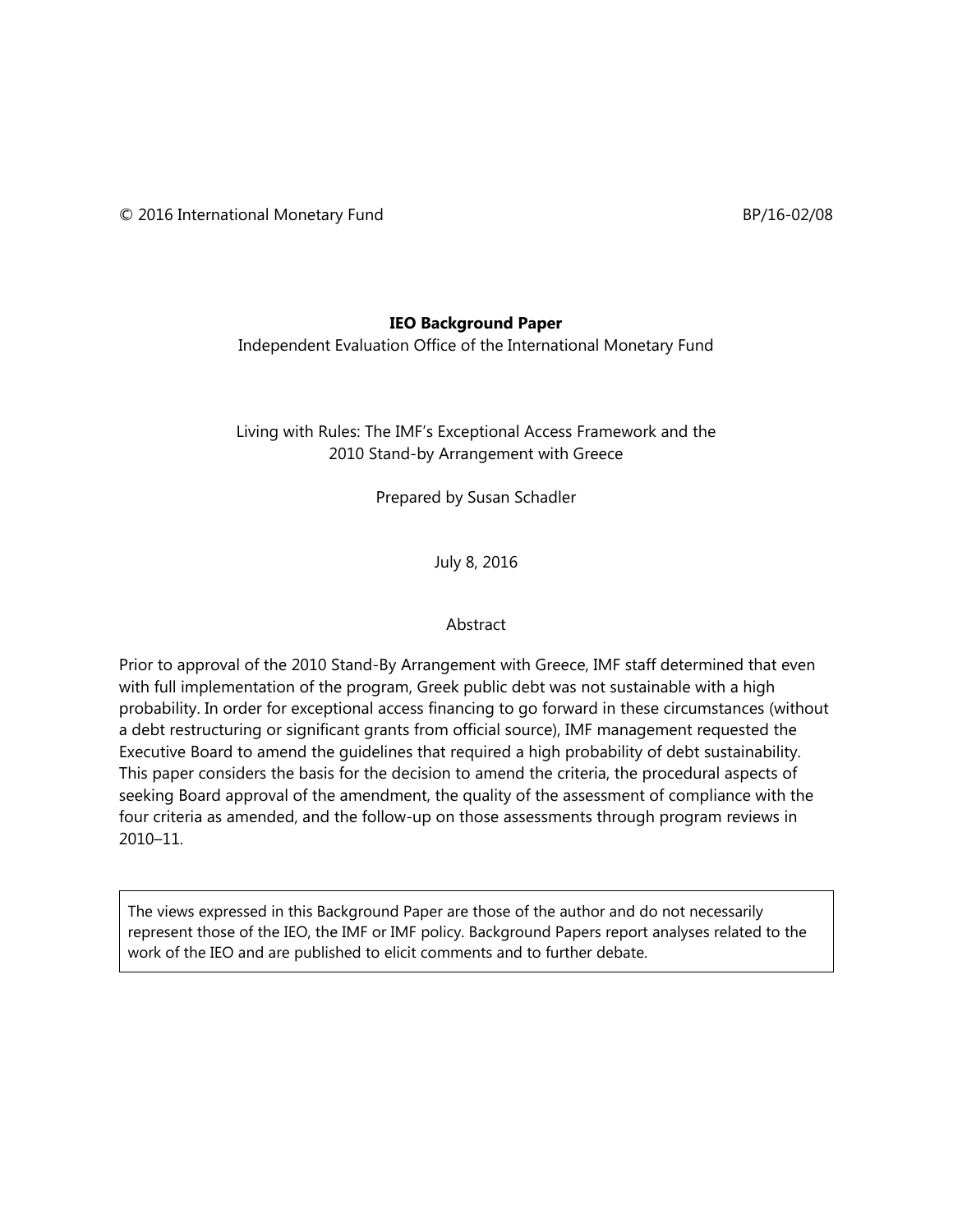| II. The Framework for Exceptional Access—A Brief Summary of Its Inception and Evolution  2                                                                           |  |
|----------------------------------------------------------------------------------------------------------------------------------------------------------------------|--|
|                                                                                                                                                                      |  |
| B. Contagion: Was There Sufficient Analytical Evidence for Invoking the Exemption? 14<br>C. 2010-11 Reviews of the SBA: How Quickly Did the Fund Analysis Evolve? 17 |  |
|                                                                                                                                                                      |  |
|                                                                                                                                                                      |  |
|                                                                                                                                                                      |  |
|                                                                                                                                                                      |  |
|                                                                                                                                                                      |  |

## **CONTENTS PAGE**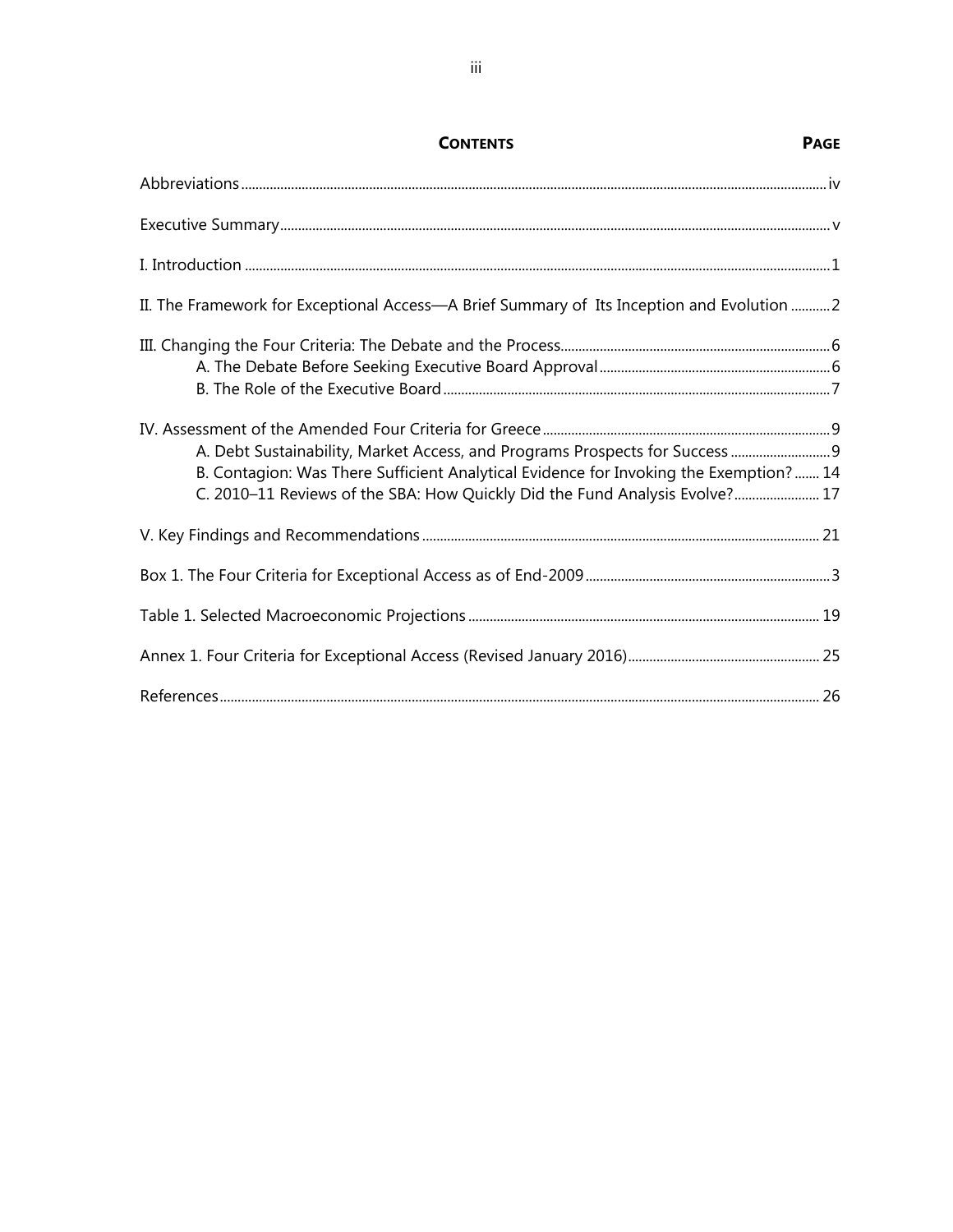#### **ABBREVIATIONS**

| <b>BPS</b> | Basis points                                                      |
|------------|-------------------------------------------------------------------|
| CDS        | Credit default swaps                                              |
| DSA        | Debt sustainability analysis (public debt)                        |
| EFF.       | <b>Extended Fund Facility</b>                                     |
| GDP        | Gross domestic product                                            |
| GGB        | Greek government bonds                                            |
| GRA        | <b>General Resource Account</b>                                   |
| PIN        | Public Information Notice of the IMF                              |
| PSI        | Private Sector Involvement (restructuring of privately held debt) |
| SBA        | Stand-By Arrangement                                              |
| SEE        | Southeastern Europe                                               |
| SRF        | <b>Supplemental Reserve Facility</b>                              |
|            |                                                                   |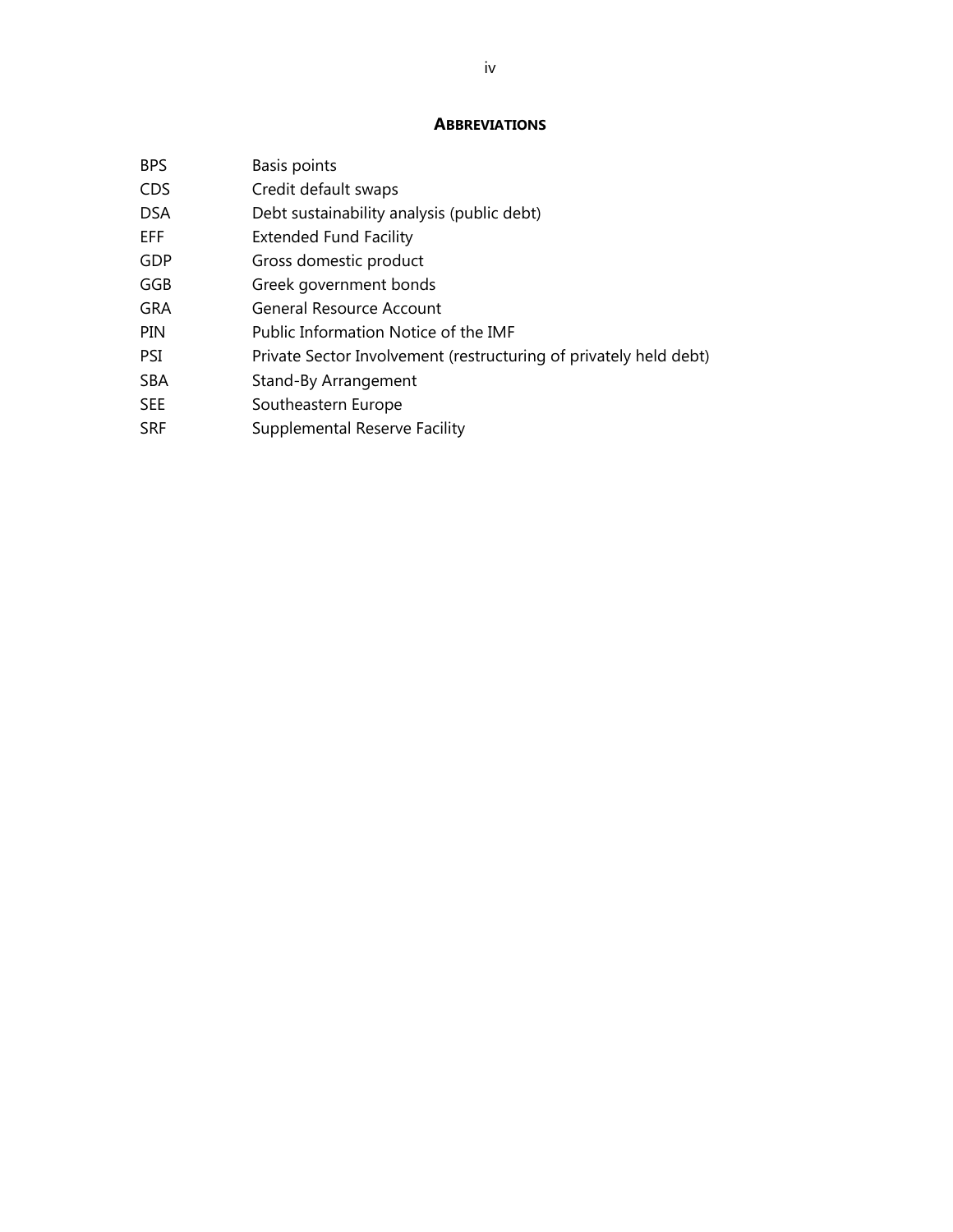#### **EXECUTIVE SUMMARY**

Following a multi-year deliberation, the IMF in 2002 put in place a minimal set of guidelines to govern decisions on exceptional access in lending arrangements. These guidelines—the centerpiece of which was the four criteria for exceptional access—were distilled best practice from the successes and failures in previous capital account crises. As such they placed special prominence on public debt sustainability as a precondition for exceptional access.

As the Greek debt crisis loomed, staff did not find that the outlook for Greece was compatible with a high probability of debt sustainability. Facing resistance to debt restructuring and a determination that the IMF should provide exceptional access, staff and management decided to seek an amendment to the four criteria to allow exceptional access in the absence of a high probability of debt sustainability if there was a risk of significant systemic spillover effects. Ultimately, an orderly restructuring was undertaken, though only in 2012 when significant repayments of debt had been made.

This paper considers the basis for the decision to amend the criteria, the procedural aspects of seeking Board approval of the amendment, the quality of the assessment of the four criteria, and the follow-up on those assessments through program reviews in 2010–11.

Broadly, the paper concludes:

- 1) The debate within Fund staff and management on how to assess debt sustainability prior to approval of the arrangement was reasonably open insofar as a range of opinions was considered. Given the compromise position that was reached—that debt was sustainable but not with a high probability—and the external pressure for the IMF to provide exceptional access, the decision to seek an amendment was understandable.
- 2) The level of debate within staff and management was not matched in staff and management's interaction with European partners or the Executive Board. There appears to have been little discussion in 2010 with the European partners on debt sustainability or the costs and benefits of restructuring. The transparency of the process for seeking Executive Board approval of the amendment departed seriously from normal procedures for changes to Fund policies.
- 3) Staff's publicly-reported assessments of debt sustainability, contagion, and prospects for market access were neither thorough nor persuasive. The baseline projections in the debt sustainability analysis (DSA) and the shock sensitivity analyses were overly sanguine, even with information available at the time. The analytical underpinnings for the conclusions reached on debt sustainability, contagion risks and prospects for market access were not sufficiently spelled out. This detracted from the IMF's credibility and opened the door to outside criticism.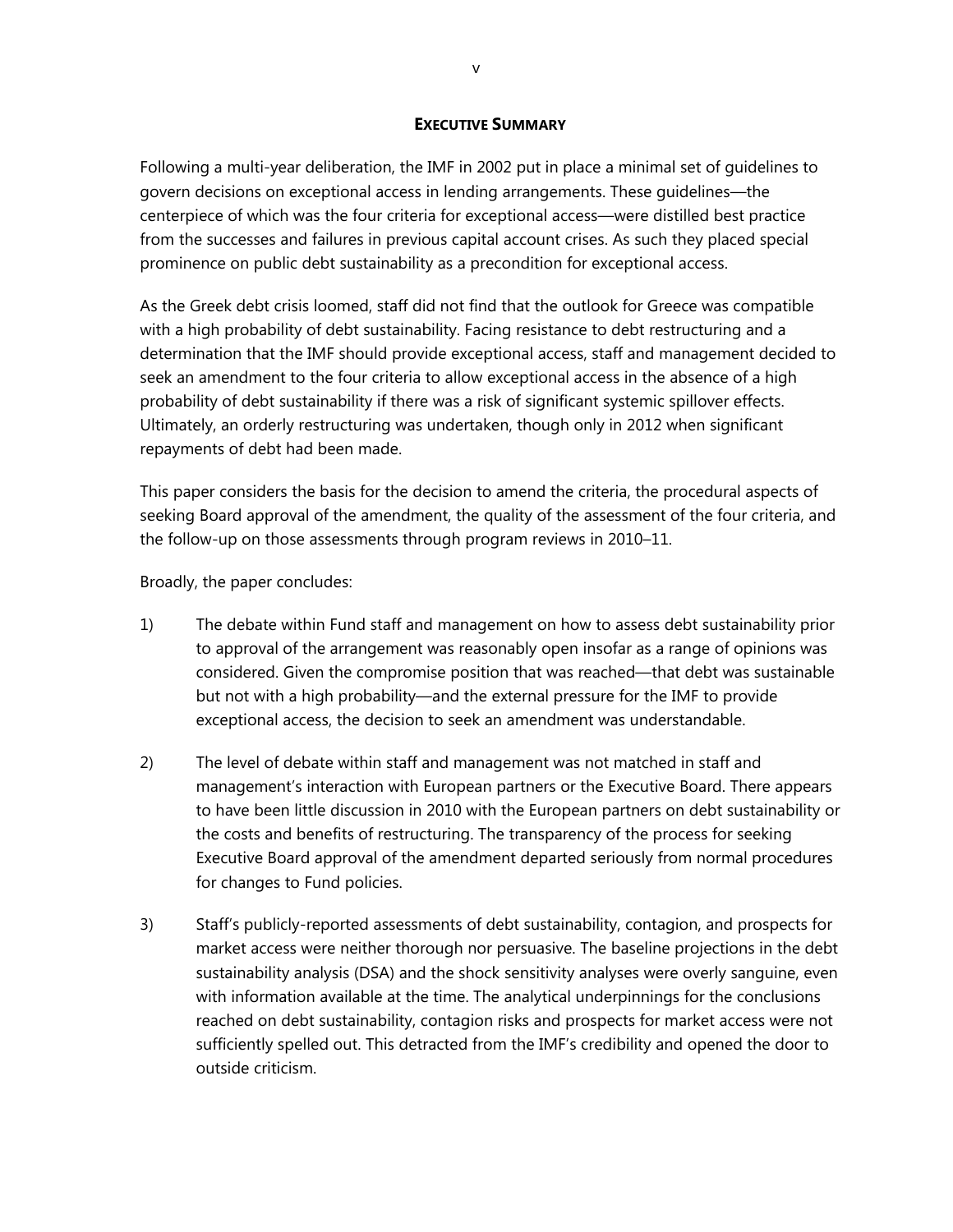4) The problems in connection with the documents and analysis for the initial program approval could be justified by the exceptionally compressed time for preparation in April-May 2010. However, they were not corrected quickly despite vocal outside criticism of the projections and signs that the program was not proceeding as planned. Major revisions to the projections and DSA came only in the fifth review, 18 months into the program.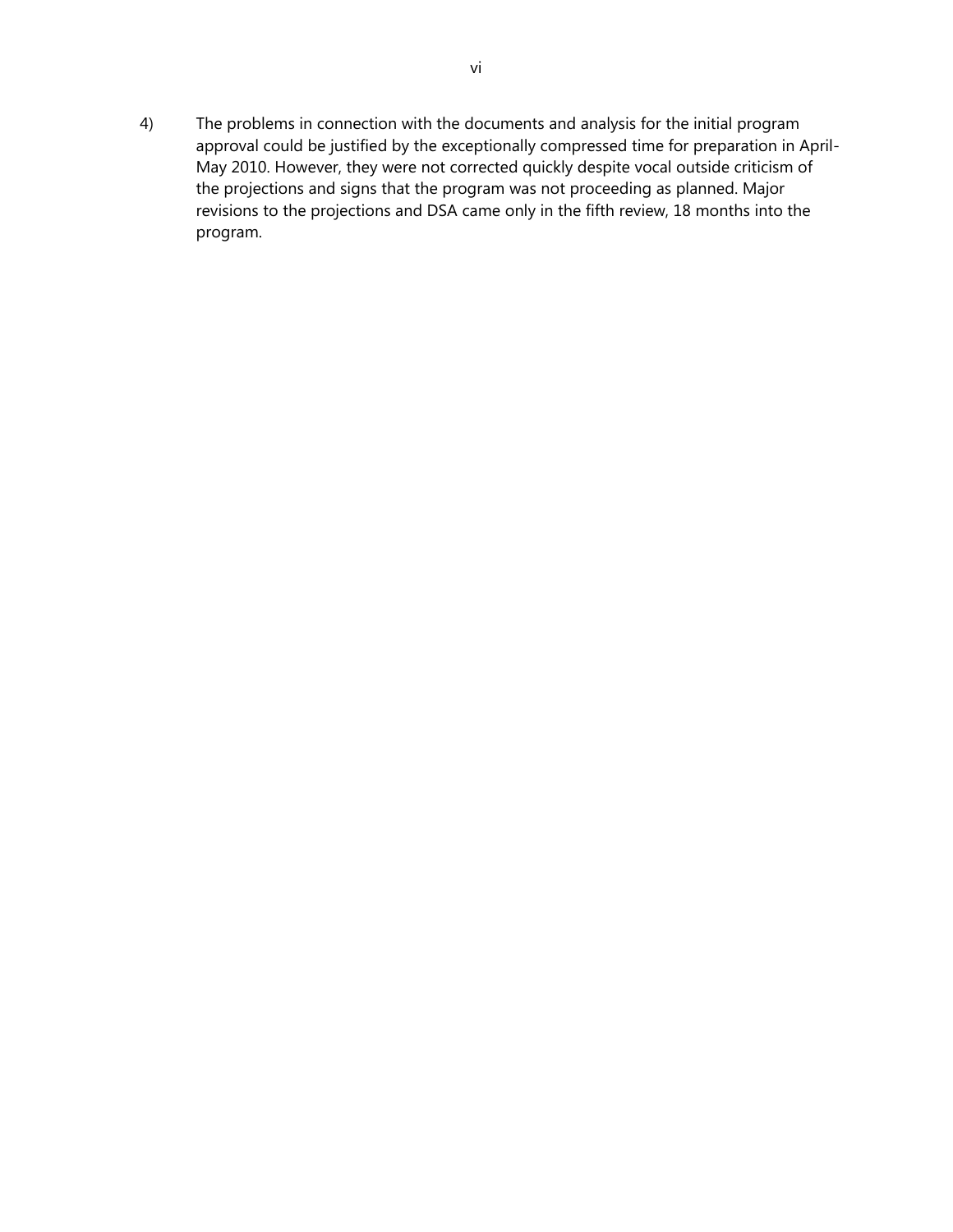### **I. INTRODUCTION**

1. **The handling of the IMF's framework governing exceptional access to crisis countries will be one of the most important legacies of the euro debt crisis.**1 The framework has as its objective to set procedures and substantive standards to guide IMF decisions on providing exceptionally large financing, typically in capital account crises. The initial framework was adopted in 2002. Its purpose was to distill best practices for resolving crises efficiently and to steer decisions away from mistakes made in previous crises. However, as the crisis in Greece loomed in early 2010, the substantive part of the framework—four criteria that had to be met for the IMF to provide exceptional access—was seen by some as preventing the optimal response to the crisis. Accordingly, the criteria were changed, and the amended version was applied to the IMF's decisions first in Greece and later in Ireland and Portugal. This evaluation will focus on amendment and its application during the 2010 Stand-by Arrangement (SBA) with Greece.

2. **Evaluating the role of the framework for exceptional access is integral to understanding one of the most controversial aspects of the Greek program—the decision to proceed in 2010 and 2011 without restructuring privately-held debt.** Views remain deeply divided on whether that decision was a good one: some argue that it saved the euro area from intolerable stress, while others argue that, by delaying the resolution of a fundamental sustainability problem, it set Greece and possibly the euro area more broadly on a path of excessive uncertainty and escalating problems. The purpose of this paper is not to judge that debate. Nor is the purpose to judge whether the IMF needs a constraining framework for exceptional access decisions.<sup>2</sup> Rather the purpose is to consider whether the framework for exceptional access fulfilled its objective of facilitating a decision-making process in the IMF that is effective, clear, predictable, and protected from undue political influences. To this end the paper examines two issues:

- The thoroughness of the considerations that went into the amendment of the four criteria in the context of the approval of the 2010 SBA with Greece.
- The thoroughness of the assessment of the four criteria during the 2010 SBA with Greece.

3. **The remainder of this paper is structured as follows.** Section II briefly reviews the history of the framework for exceptional access. Section III examines the considerations behind the 2010 amendment to the framework and the process of gaining Executive Board approval.

 $<sup>1</sup>$  Access is termed "exceptional" when it exceeds the Fund's normal access limits. Although exceptional access</sup> can occur in any circumstances—i.e., in traditional current account crises or in capital account crises—it is more typically necessary in capital account crises, the very definition of which is the loss of market access (usually when a government or banks have been borrowing heavily) and accordingly inability to roll over debt (which is usually large) coming due.

 $2$  See Schadler (2013) for an in-depth review and assessment of the range of views on this topic.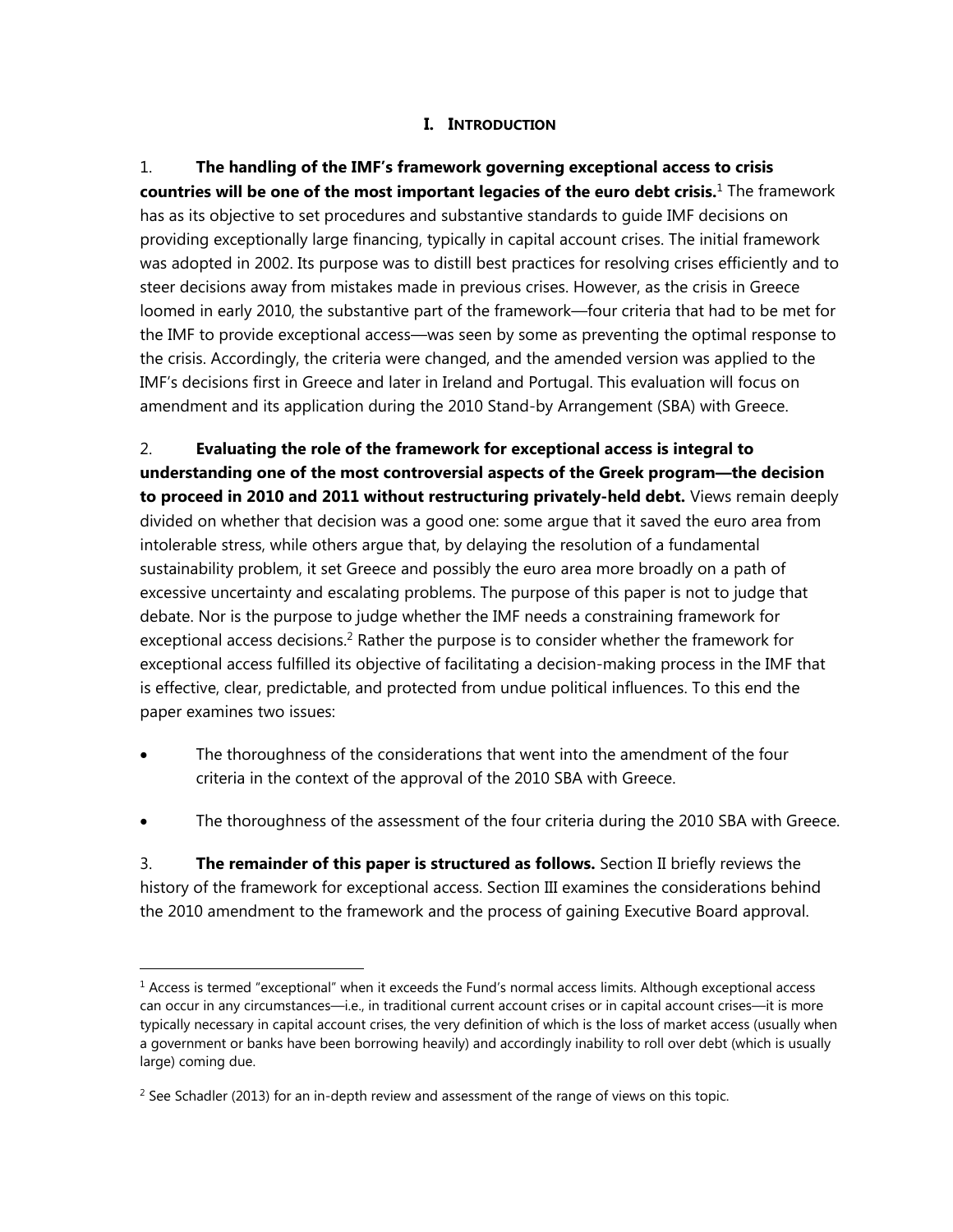Section IV considers the rigor of the application of the amended framework to decisions on the SBA for Greece. A final section states key findings and remaining issues.

## **II. THE FRAMEWORK FOR EXCEPTIONAL ACCESS—A BRIEF SUMMARY OF ITS INCEPTION AND EVOLUTION**

4. **The Fund's policies on exceptional access evolved slowly and deliberately.** With very few precedents of exceptional access, policies in the capital account crises of the 1990s (the 1994 Mexico crisis, Asian crises in the late-1990s, Russia and Brazil crises in 1998–99) drew on the "exceptional circumstances" clause formalized in 1983. That clause stated that access in excess of normal limits could be provided when a case was made that a member was experiencing "exceptional circumstances," a term that "was left deliberately unspecified, reflecting what was seen as the inherent uncertainty of 'exceptional circumstances'."<sup>3</sup>

5. **Eleven arrangements during 1995–2002 with countries experiencing "exceptional circumstances" focused attention on their terms and modalities.** The Supplemental Reserve Facility (SRF) was put in place during the Korea crisis in 1997 as a channel for, in principle, unlimited exceptional access in capital account crises.<sup>4</sup> Disbursements through the SRF were differentiated from those under pure SBAs or the Extended Fund Facility (EFF) by short repayment periods (reflecting the presumption that programs would restore investor confidence quickly and thereby catalyze private financing) and a surcharge on top of the General Resource Account (GRA) rate of charge. SRF resources were meant to support programs also backed by a SBA or EFF.<sup>5</sup>

6. **The case for a** *formal framework* **(as opposed to a separate facility) for exceptional access emerged from a three-four-year period of reflection about the IMF's role in the capital account crises of the late 1990s.** Specifically, by 1999, concern had become strong about risks stemming from the absence of a clear and transparent framework for exceptional access. This concern surfaced in the IMF Annual Report for 1999 (IMF, 1999), a staff review (discussed in a Board seminar) of the experience during the Asian crisis (IMF, 2000a), and the Prague Framework for Private Sector Involvement endorsed by the IMFC at the 2000 Annual Meetings (IMF, 2000b). A dominant theme in these early documents was the need to delineate circumstances when it would be necessary to have private creditors bear some portion of the losses associated with the crisis—so-called private sector involvement (PSI). A chapter entitled

<sup>3</sup> IMF (2001), p. 54.

<sup>&</sup>lt;sup>4</sup> Although the notion of setting exceptional terms for exceptional access in capital account crises had been debated for several years, it is fair to say that the Asia crisis (and the Korea crisis in particular) accelerated consideration. The Executive Board approved the establishment of the SRF on December 17, 1997. The following day it was activated for the Korea SBA, which had been approved on December 4, 1997.

<sup>&</sup>lt;sup>5</sup> For a concise description of the SRF, see IMF (2003a). The SRF was modified on several occasions as experience was gained. It was eliminated in 2009 when the Fund's "toolkit" was overhauled (IMF, 2009b).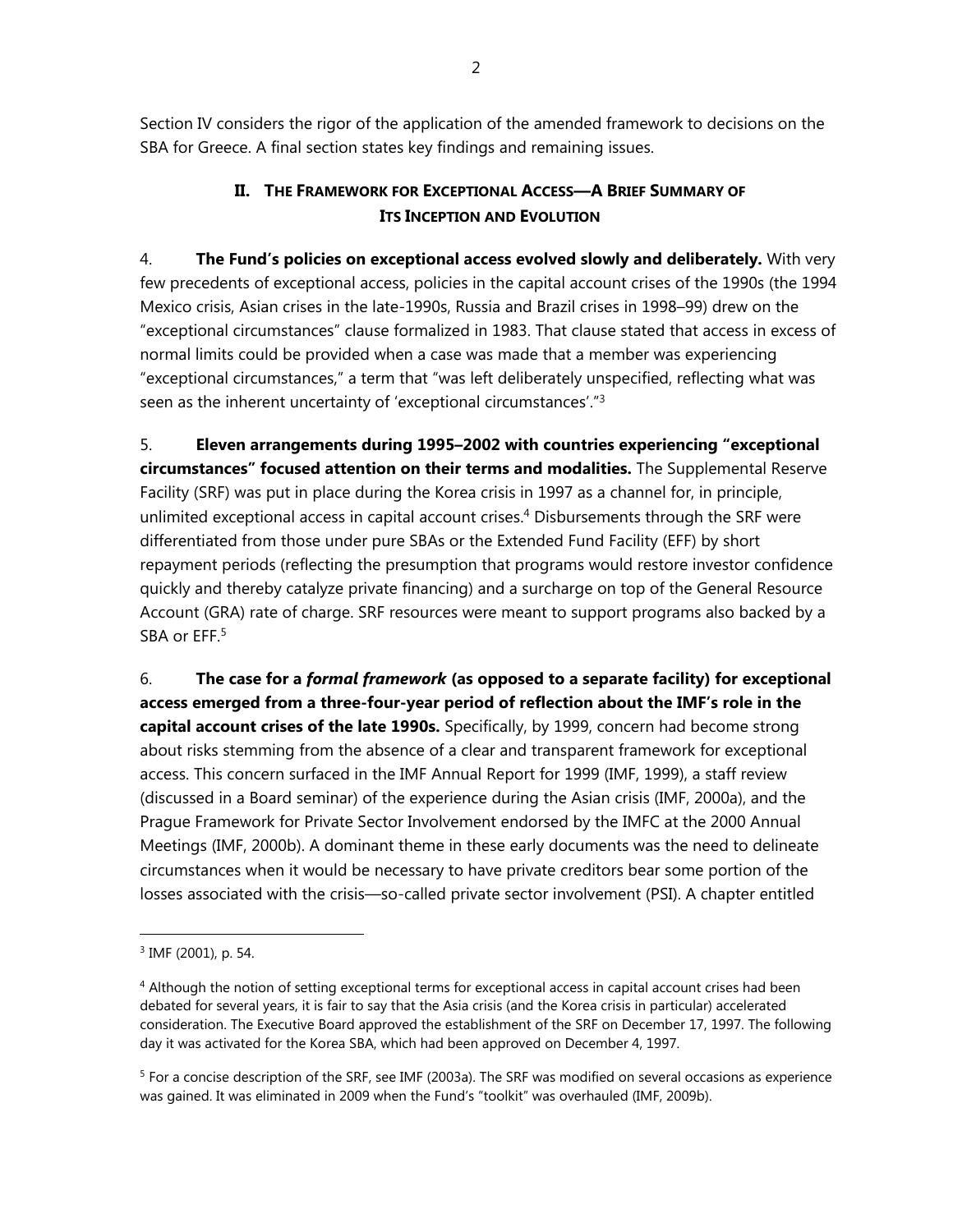"Strengthening the Architecture of the International Financial System" in the 1999 Annual Report captured the sense of this theme:

"The effort to better involve the private sector in crisis prevention and resolution is seen as critical in bringing about a more orderly adjustment process, limiting moral hazard, strengthening market discipline, and helping emerging market borrowers protect themselves against volatility and contagion" (IMF, 1999, p. 47).

7. **At the end of this multi-year period of reflection, the Executive Board discussed and then approved a framework to guide exceptional access decisions.** The framework had both procedural and "substantive" components. On the former, several requirements for exceptional access were put in place: a process for early and regular consultation with the Executive Board on the progress in reaching agreement on a program; the presumption that staff reports for exceptional access arrangements would be published; an assessment of the risks to the Fund of high and or concentrated exposure; and an ex post evaluation one year after the completion of exceptional access arrangements. These were all relatively uncontroversial. The substantive component—the four criteria for exceptional access—was the subject of several subsequent reviews, deliberations, and some minor revisions during 2002–09. Box 1 shows the Four Criteria as of end-2009.

### **Box 1. The Four Criteria for Exceptional Access as of End-20091**

The following text is taken from IMF (2009b) pp. 30–31.

———————

"The Fund may approve access in excess of the limits set forth in this Decision in exceptional circumstances, provided the following four substantive criteria are met:

 (a) The member is experiencing or has the potential to experience exceptional balance of payments pressures on the current account or the capital account, resulting in a need for Fund financing that cannot be met within the normal limits.

(b) A rigorous and systematic analysis indicates that there is a high probability that the member's public debt is sustainable in the medium term. Debt sustainability for these purposes will be evaluated on a forwardlooking basis and may take into account, inter alia, the intended restructuring of debt to restore sustainability. This criterion applies only to public (domestic and external) debt. However, the analysis of such public debt sustainability will incorporate any potential contingent liabilities of the government, including those potentially arising from private external indebtedness.

 (c) The member has prospects of gaining or regaining access to private capital markets within the timeframe when Fund resources are outstanding.

 (d) The policy program of the member provides a reasonably strong prospect of success, including not only the member's adjustment plans but also its institutional and political capacity to deliver that adjustment."

<sup>1</sup> This version of the four criteria reflects the cumulative changes to the criteria during 2003–09.

8. **There were two recurring concerns in the establishment of the four criteria and in reviews during 2003–09.** Though they took different directions, they both spun off the initial objective of putting in place a formal framework—to ensure that there is as clear an ex ante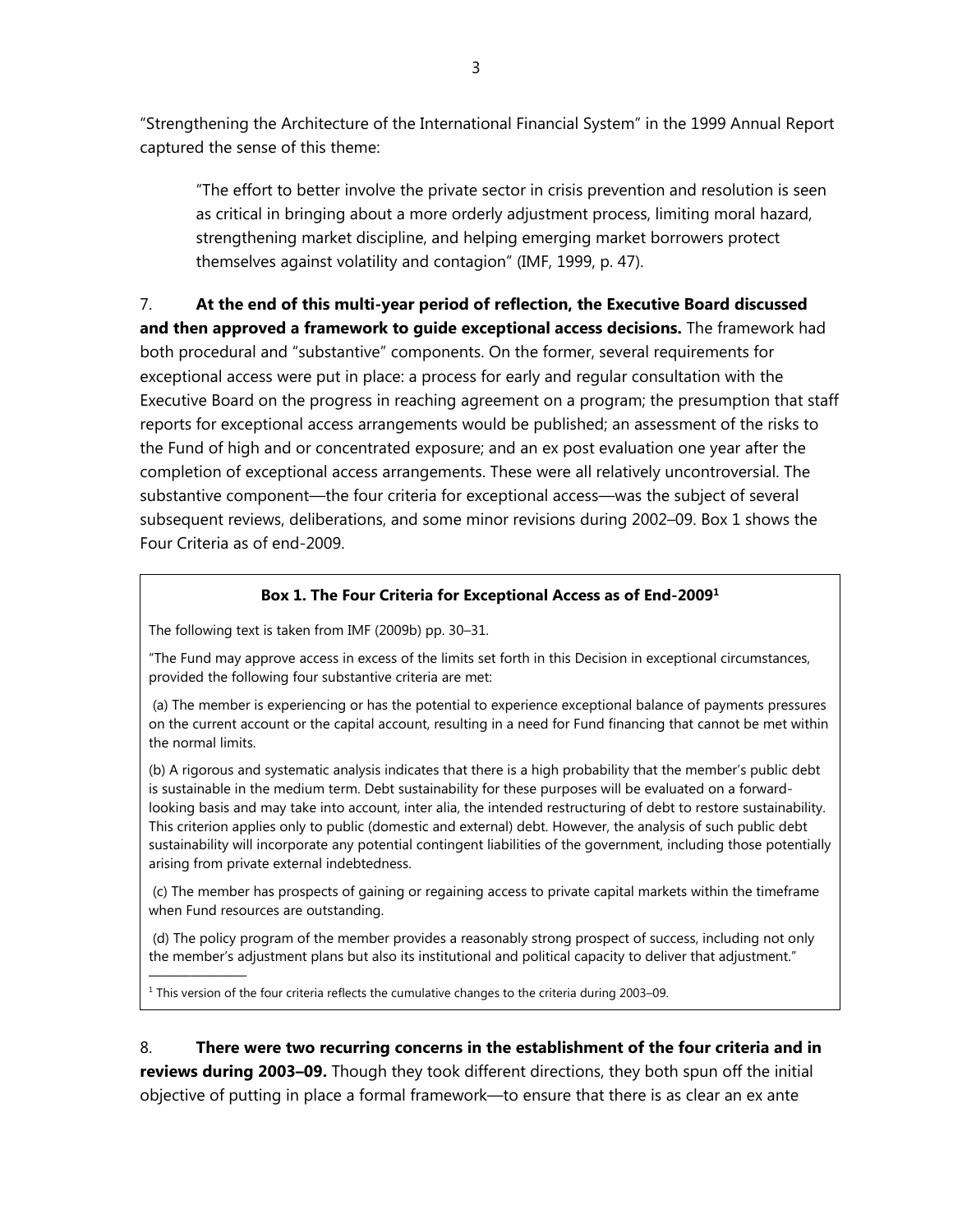understanding as possible of when the private sector should assume a share of the burden of a country's excessive accumulation of debt.

- **The first concern centered on how best to provide clarity, transparency, and predictability on the IMF's exceptional access policy.** This objective is a rather generic desideratum of most, if not all, IMF policies. But in the context of exceptional access, it is specifically seen as key to preventing the moral hazard that would exist if private creditors believe that they will in almost any circumstances be repaid and to avoid reduce any tendency for the IMF to contribute to market uncertainty. More broadly, private creditors should be fully apprised that the IMF would not substitute official for private credit to heavily indebted countries if that involved imposing an excessive adjustment burden on the crisis country and worsening the chances for a successful recovery.
- **The second concern has been to protect the Fund's decision-making process in exceptional access cases from undue political influence.** Such protection is always seen as essential to ensuring uniformity of treatment among members. But a broader concern about political influence was also articulated. In the words of the 2002 staff paper proposing the four criteria, "the degree of discretion and flexibility in the [less formal pre-2002] framework may make the Fund more vulnerable to pressure to provide exceptional access even when prospects for success are quite poor and the debt burden of the sovereign is likely to be unsustainable."6

9. **Both of these objectives complement two other (and more generally applicable) features of IMF lending decisions:** to safeguard IMF resources and to be aware of risks from excessive concentration of the IMF credits.

10. **During some deliberations, questions arose about how risks of contagion during crises should influence exceptional access decisions.** The 2002 staff paper proposing the four criteria directly addressed this question. It stated that "Regional and systemic implications [of severe debt crises] have often been cited as potential justification for exceptional access." After a short discussion, the paper concluded that "it would be inappropriate to make the systemic criterion a necessary or a sufficient condition for providing exceptional access."

11. **Directors appear also to have taken a clear negative view on special consideration for contagion**. The question about contagion during these deliberations was whether the risk of contagion should be a criterion in addition to the other four criteria. In other words, should exceptional access cases have to meet each of the four criteria *and* a fifth criterion that contagion was a significant risk (IMF, 2002)? The Public Information Notice (PIN) on the Board meetings establishing the four criteria states "a few Directors suggested further narrowing the definition of

<sup>6</sup> IMF (2002), p. 7.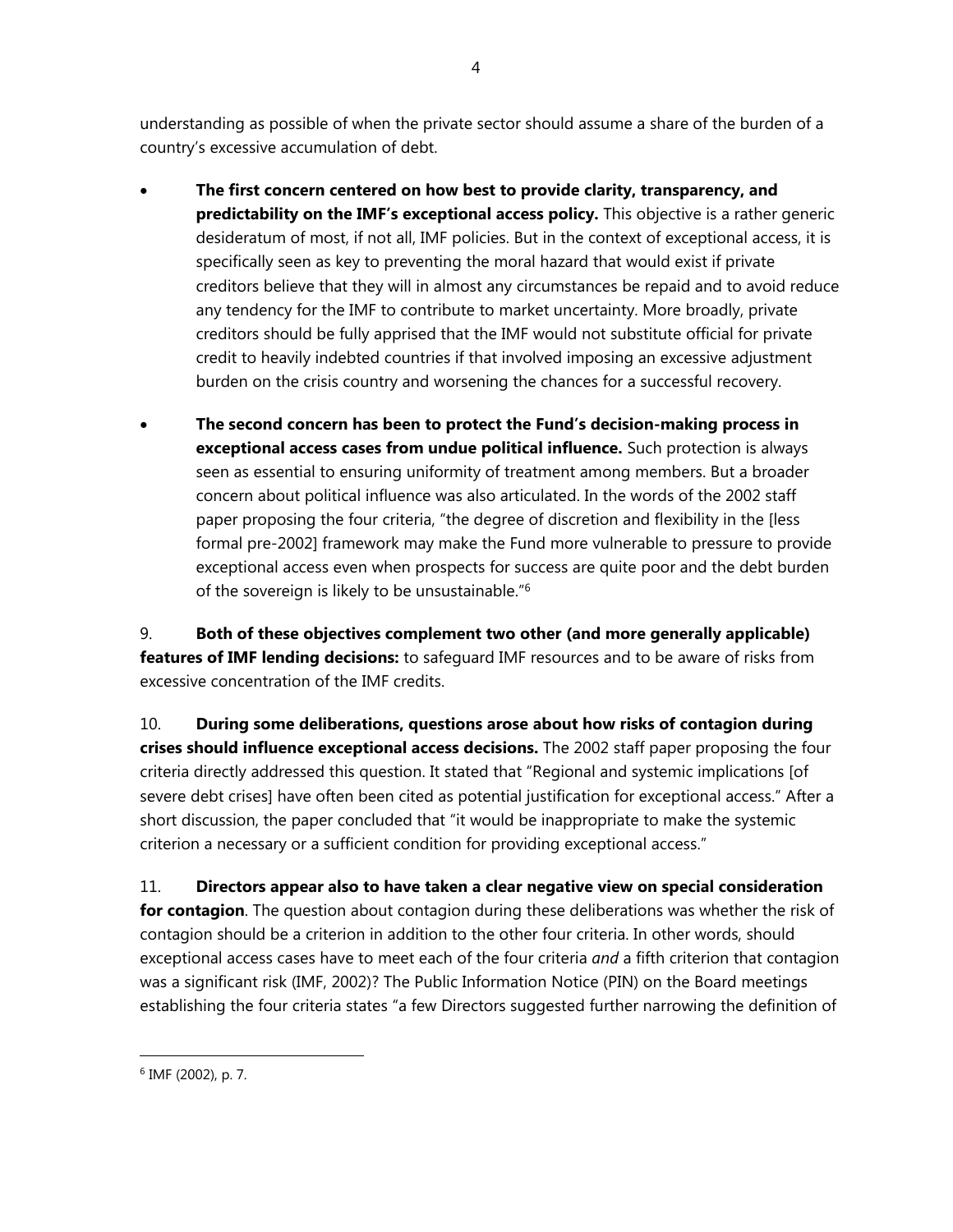capital account crises that could warrant exceptional access by establishing a formal criterion relating to problems of contagion or the potential for systemic effects."7 The PIN goes on to say:

"Many other Directors, however, considered that such a criterion could create a bias toward higher access for larger members, which could not be reconciled with the principle of uniformity of treatment. Directors recognized that the Fund should be prepared to provide access above the normal limits in cases where the member's problems have regional or systemic implications, *when the other criteria are met*  [emphasis added]" (IMF, 2003b).

In short, the introduction of a specific consideration of contagion was rejected by both staff and Executive Directors.

12. **Although the conclusion on contagion was well-reasoned, the term "contagion" was used rather loosely in the 2002 staff paper.** No effort was made to define contagion, suggest ways to measure contagion, assess the implications of contagion or address whether there is a trade-off between actions that might be advocated to reduce contagion (including for example, official bailing outs of the private sector) and actions that might most directly help the crisis country (for example, PSI).

13. **In 2010, the Executive Board approved a major revision to the exceptional access framework.** It introduced the option of granting an exemption to the second criterion (on debt sustainability) if it were judged that a debt restructuring needed to ensure a high probability of debt sustainability would have "adverse international spillover effects." The following sentence

was added to criterion 2:

"However, in cases where there are significant uncertainties that make it difficult to state categorically that there is a high probability that the debt is sustainable over this period, exceptional access would be justified if there is a high risk of international systemic spillovers."8

Without formal discussion dedicated to this significant policy change, the Executive Board adopted this amendment as part of the approval of the SBA for Greece.

14. **Despite concerns of some Executive Directors about the unusual process of changing this Fund policy, a long delay occurred before the Board revisited the issue.** In 2013 in a Board seminar touched on the topic. A formal Board discussion that included issues related to the framework for exceptional access took place in 2014. In January 2016, the Executive Board approved an amendment to the four criteria.

<sup>7</sup> IMF (2003b).

<sup>8</sup> IMF (2010d).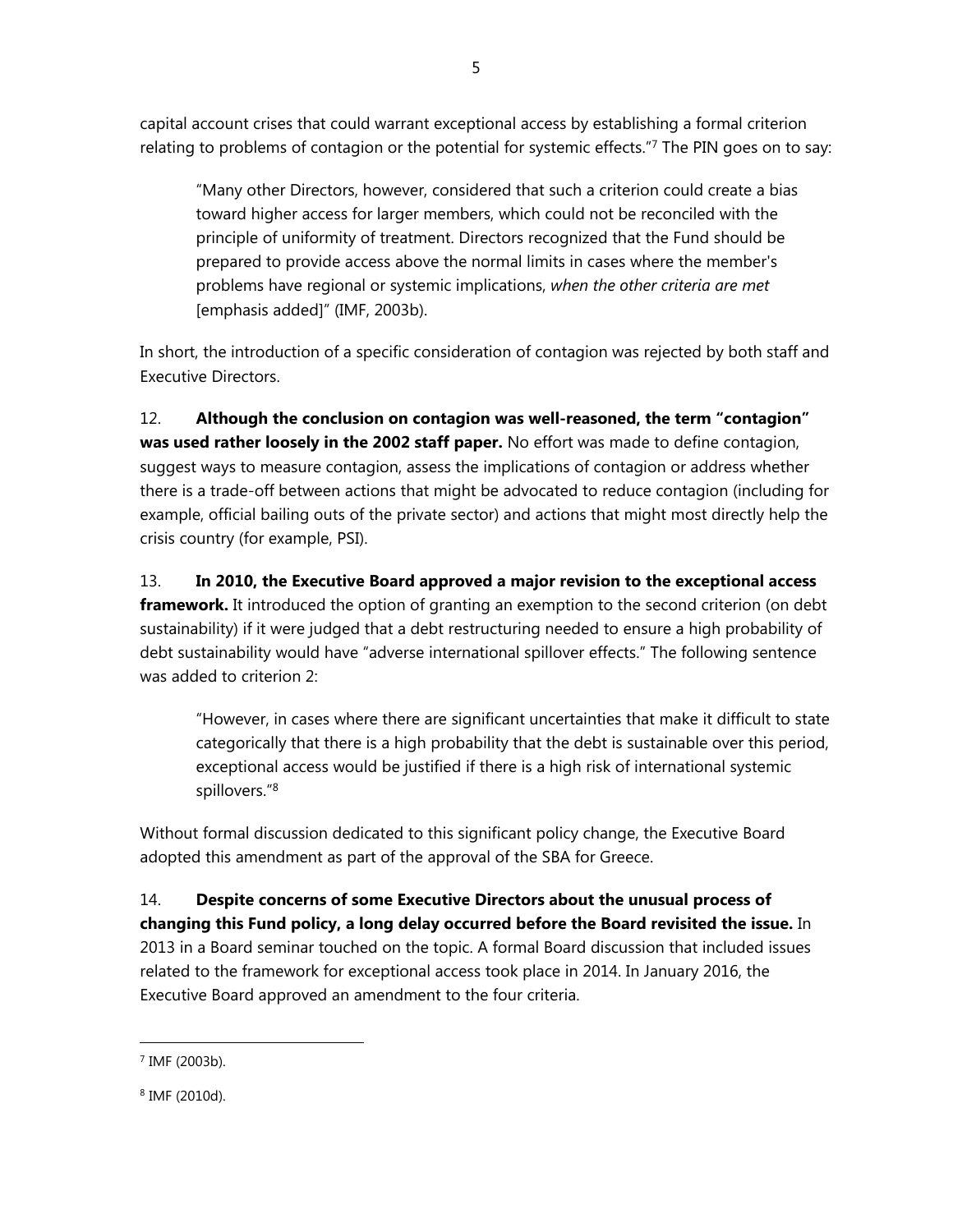## **III. CHANGING THE FOUR CRITERIA: THE DEBATE AND THE PROCESS**

15. *The justification for seeking the 2010 amendment to the four criteria was that the criteria did not to allow the optimal response to the circumstances in Greece and the euro area more broadly. This conclusion was not reached lightly. In contrast, the process of gaining Board approval of the change departed sharply from established practices.* 

## **A. The Debate Before Seeking Executive Board Approval**

16. **The amendment was made in the heat of the emergency of dealing with the Greek crisis.** Many questions of substance about how to manage the crisis required rapid decisions simultaneously: how an IMF lending arrangement with the member of a currency union should be handled, how much fiscal adjustment could and should be undertaken, how to mesh the fiscal adjustment and structural reform components of the program, how to provide adequate financing, to name a few. With formal IMF involvement starting only in mid-April, 2010 and a deadline for decisions on the strategy of mid-May when a large debt service payment was due, the time for debating any one of these issues was compressed.

17. **Interviews of senior staff and management indicate that debate within those groups was fairly open and encompassed a reasonable spectrum of differences of view.** It appears that positions ranged from the view that, in the absence of restructuring, debt was unsustainable (and therefore that the constraint imposed by the four criteria on proceeding without a restructuring was appropriate) to the view that debt would be sustainable if the right policies and sufficient financial support were put in place.

18. **Those interviews also indicate that three considerations drove the decision on the way to characterize the sustainability of Greek debt.** 

- **The case for IMF involvement stemmed in large part from a conviction that the IMF was the best-equipped institution for the technical rigors of negotiating and monitoring the program.** IMF participation was highly controversial among officials in Europe. By late-March, however, the European debate had swung in favor, a position which, according to some interviewees, was supported by some large non-euro area members. IMF management was also eager to be involved.
- **Key European officials were resolutely opposed to debt restructuring by a euro area member.** The commitment to this view was already deep by the time the IMF was formally invited into the inner circle of the crisis resolution process. While it is unclear whether an earlier IMF presence would have given the IMF a more influential voice on sustainability, it was clear that by April 2010, European opponents of restructuring had secured acceptance of their position. As one IMF staff member said on the issue of whether management could have insisted that Greece restructure, "the train had already left the station."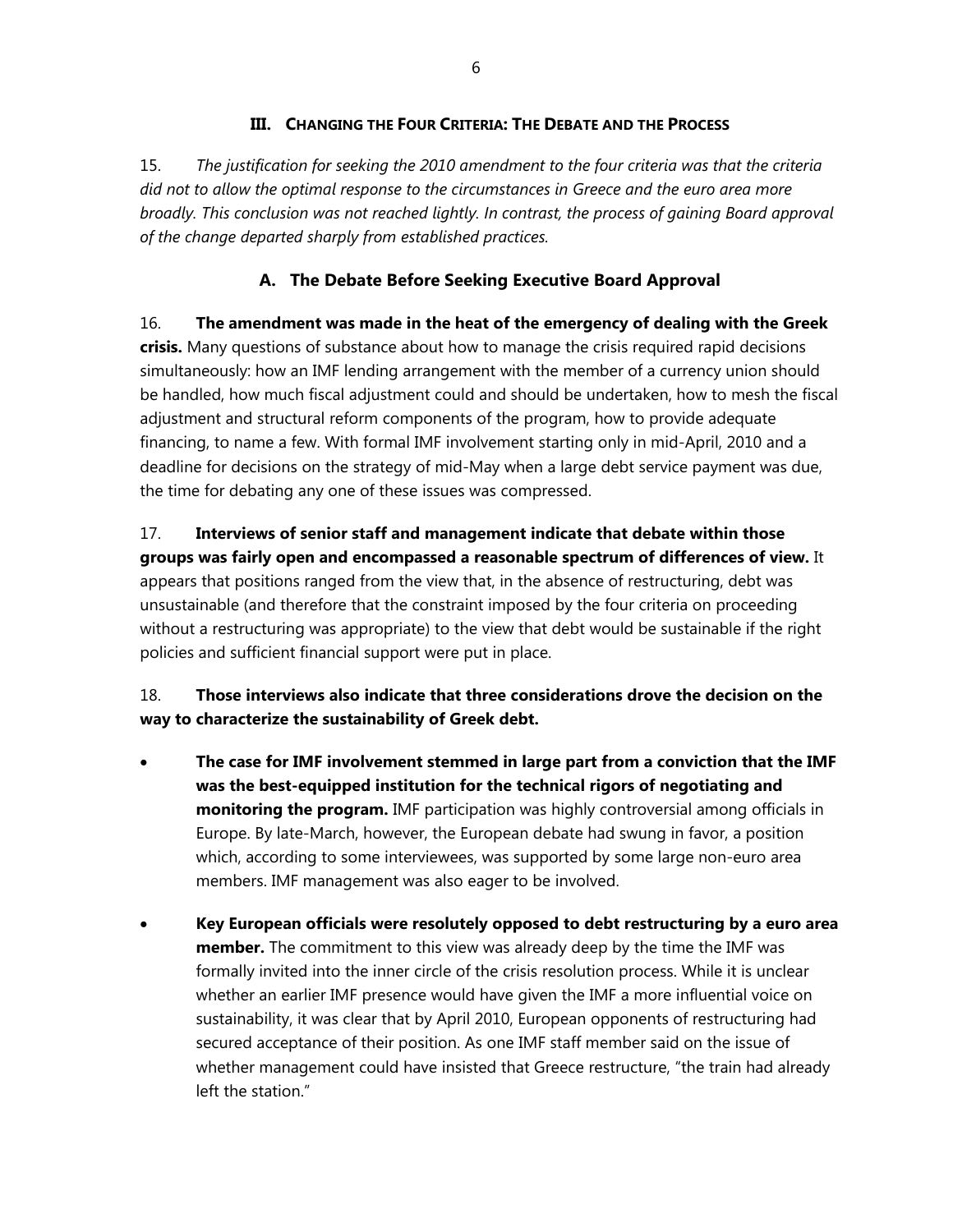**The position within the IMF staff and management remained divided even after intense debate.** The compromise position was that Greek debt would be deemed sustainable but not with a high probability. Interestingly, most interviewees were on either end of the sustainable/unsustainable spectrum. In other words, positions were rather polarized, and it is questionable whether many involved staff would have supported the formal compromise position that debt was sustainable but not with a high probability.

19. **Given these three defining features, the only way to square the circle was to provide an exemption for Greece from at least the second criterion.** In this context, the options were to make a special exception for Greece alone or to introduce a permanent exemption into the criteria. A one-off exception would have had the advantage of not changing, without due process, a Fund policy born of careful reflection on the IMF's involvement in capital account crises since the mid-1990s. However, Legal Counsel was firmly of the view that the executive board did not have the authority to make a one-off exception to an approved Fund policy. Beyond that legal consideration, a permanent change was seen as having the advantage of even-handedness (vis-à-vis members that might one day seek exceptional access) and transparency.

20. **The decision to amend the four criteria was the result of debate within Fund staff and management.** There is no evidence that any government officials played a direct role. In fact, many government officials interviewed were not fully aware of the framework for exceptional access, nor therefore, of the constraint it formally posed on IMF lending decisions. That said, the debate within staff and management about sustainability specifically was certainly influenced by the strong opposition especially of some European officials to restructuring. At this level, it is impossible to disentangle the possible roles in the formation of European views (and in turn pressure on staff and management) of hard analysis of sustainability and/or risks of contagion, pressure from private creditors, or personal self-interest.

### **B. The Role of the Executive Board**

21. **Executive Directors entered the meeting to approve the SBA for Greece with no preparation for addressing the proposal to amend the four criteria.** As described above, the concept of introducing an exemption to the requirement of a high probability of debt sustainability had not been raised or discussed in any prior Board consideration of the exceptional access framework. Executive Directors interviewed had no recollection of any mention that Greek debt would not be considered sustainable with a high probability or that management would propose an amendment to the exceptional access framework. In short, decision to amend the four criteria was made without the usual consideration by the Executive Board of intended and unintended consequences that the vast majority of other IMF policies receive.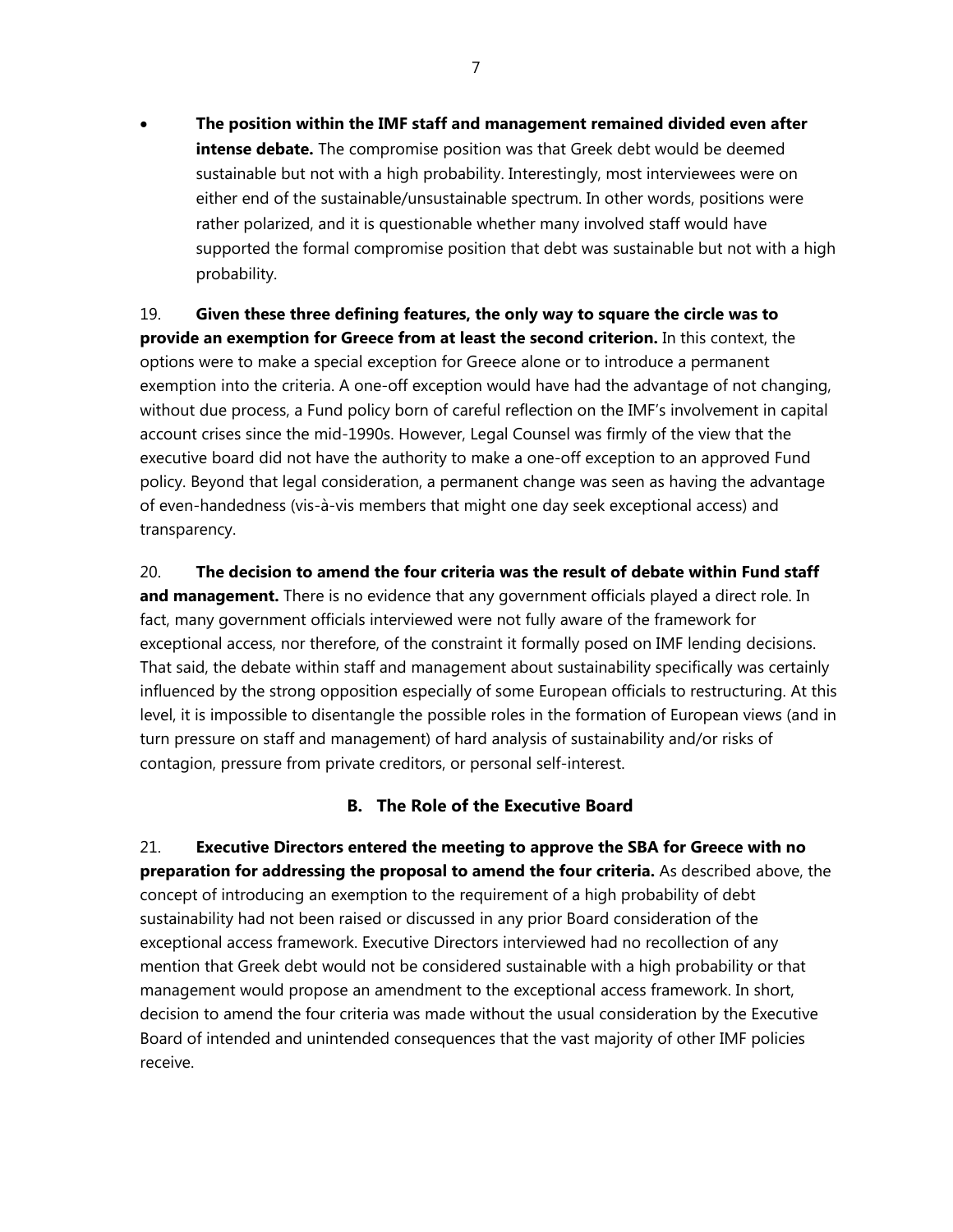22. **The staff paper for the Board meeting did not give any prominence to the proposal to amend the criteria.** The paper stated staff's final (compromise) position on the sustainability of Greek debt, but it did not provide any explanation of why a permanent change in Fund policy was effectively being put to the Board for approval. Rather, the proposal was embedded in the standard assessment of the exceptional access criteria. Specifically, the following three sentences appeared in the assessment of the criterion on debt sustainability.

"On balance, staff considers debt to be sustainable over the medium term, but the significant uncertainties around this make it difficult to state categorically that this is the case with a high probability. Even so, Fund support at the proposed level is justified given the high risk of international systemic spillover effects. Going forward, such an approach to this aspect of the exceptional access policy would also be available in similar cases where systemic spillover risks are pronounced" (IMF, 2010b).

## 23. **Several Directors commented that staff's position on the sustainability of debt was clear, but the necessity of a permanent policy change was not clear from the report.** When

a few Directors expressed a preference for making a one-off exception to the criteria for Greece, Legal Counsel clarified that a permanent amendment to the four criteria was necessary. Moreover, approval of the SBA carried with it approval of the amendment. In other words, votes on the two issues could not be separated. In the event, there were no votes against and no abstentions. In an interview, one Director stated that he felt "cornered" by the process.

## 24. **Directors raised several questions at the Board meeting.**

- To proceed with the arrangement with Greece, was it necessary to make the systemic risk exemption a permanent change or could a once-off exception to the second criterion be made for Greece? Legal Counsel explained that the Executive Board does not have authority to make ad hoc exemptions to general Fund policy. The staff representative from SPR said that granting a once-off exemption would violate the IMF's commitment to uniformity of treatment.
- Were the four criteria meant to be simply guidance for Executive Board decisions, not an actual constraint? If so, the arrangement with Greece could be approved without a change in policy or specific exception made for Greece. Legal Counsel confirmed that the four criteria were an actual constraint.
- If a permanent policy change were approved one Director noted and "spillover risks in a sense take priority over criterion 2, then we will in future cases have to have some assessment about the spillover risks." He requested an update from the Director of MCM on "broader regional implications," but no comment was provided.

## 25. **Once it was understood that staff and management were proposing a permanent policy change, several Directors suggested that the Board return to the issue soon.**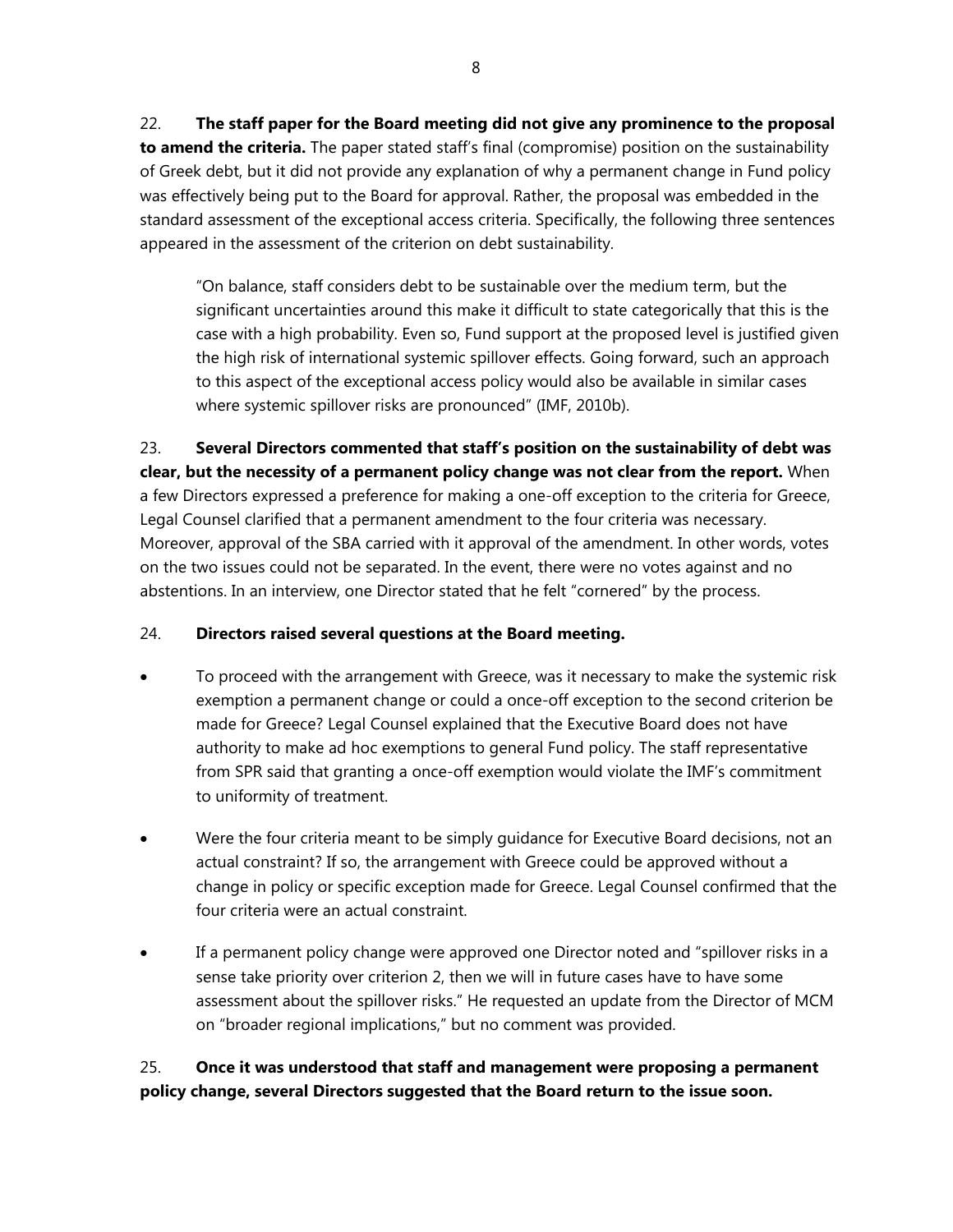Immediate follow-up would have moved the process closer to the normal standard of scrutiny (albeit almost without exception ex ante) that changes in Fund policy receive. However, no follow-up meeting was held. In fact, there was no mention of the issue in a staff paper on the closely related topic of the Fund's mandate (IMF, 2010d) nor in the Board discussion of that paper the following month. Instead, appeal to the systemic exemption, without review, was again made in approving the arrangements with Ireland and Portugal and all subsequent reviews of the arrangements for Greece, Ireland, and Portugal.

26. Three years passed between the decision to amend the four criteria and the first discussion at the Executive Board of the amended policy. In mid-2013, a staff paper reviewing options for the framework was discussed in a Board seminar. A follow-up paper, sent to the Board and discussed in mid-2014, contained proposals for eliminating the systemic risk exemption and introducing other ways to deal with crisis countries where debt was assessed to be sustainable but not with a high probability. No Board decision was proposed. A third paper, sent to the Board in June 2015, built on the 2014 paper with farther-reaching proposals for addressing the risk of contagion when a country is assessed as having debt that is sustainable but not with a high probability. In January 2016, the Executive Board discussed the paper and approved the recommended elimination of the systemic spillover waiver. The resulting version of the four criteria is reproduced in an Annex to this paper.

## **IV. ASSESSMENT OF THE AMENDED FOUR CRITERIA FOR GREECE**

27. *Reviewing the analysis that supported approval of the SBA with Greece against the four criteria brings into focus many of the critical issues that were, and continue to be, debated with respect to the Fund's role. Dominant among them are whether the framework for assessing debt sustainability was broad enough, whether the projections underpinning the DSA were rigorously constructed, whether prospects for market access were assessed against reasonable metrics, and whether prospects for contagion were adequately assessed.9 This review identifies concerns about how each of these issues was handled.* 

## **A. Debt Sustainability, Market Access, and Programs Prospects for Success**

28. **Ex post, Greek sovereign debt proved to be unsustainable.** The baseline projection in the May 2010 staff report had gross public debt stabilizing at about 150 percent of GDP in 2012, beginning to fall in 2014, and reaching 120 percent of GDP in 2020. Market access was expected to resume in mid-2012. In fact, gross public debt reached 177 percent of GDP in 2014 (even after the unanticipated 2012 restructuring of privately-held debt) and, in the October 2015 *WEO*, was projected to rise above 200 percent of GDP in 2016 before starting to fall. Except for a brief

 $9$  Outside the IMF understanding of the four criteria, or even knowledge that the four criteria exist is mostly confined to country officials that follow IMF developments very closely. Most market participants interviewed were unfamiliar with them. Nevertheless, most interviewees, whether inside or outside the IMF, were focused on the issues underlying the four criteria even if they were not explicitly knowledgeable about the framework.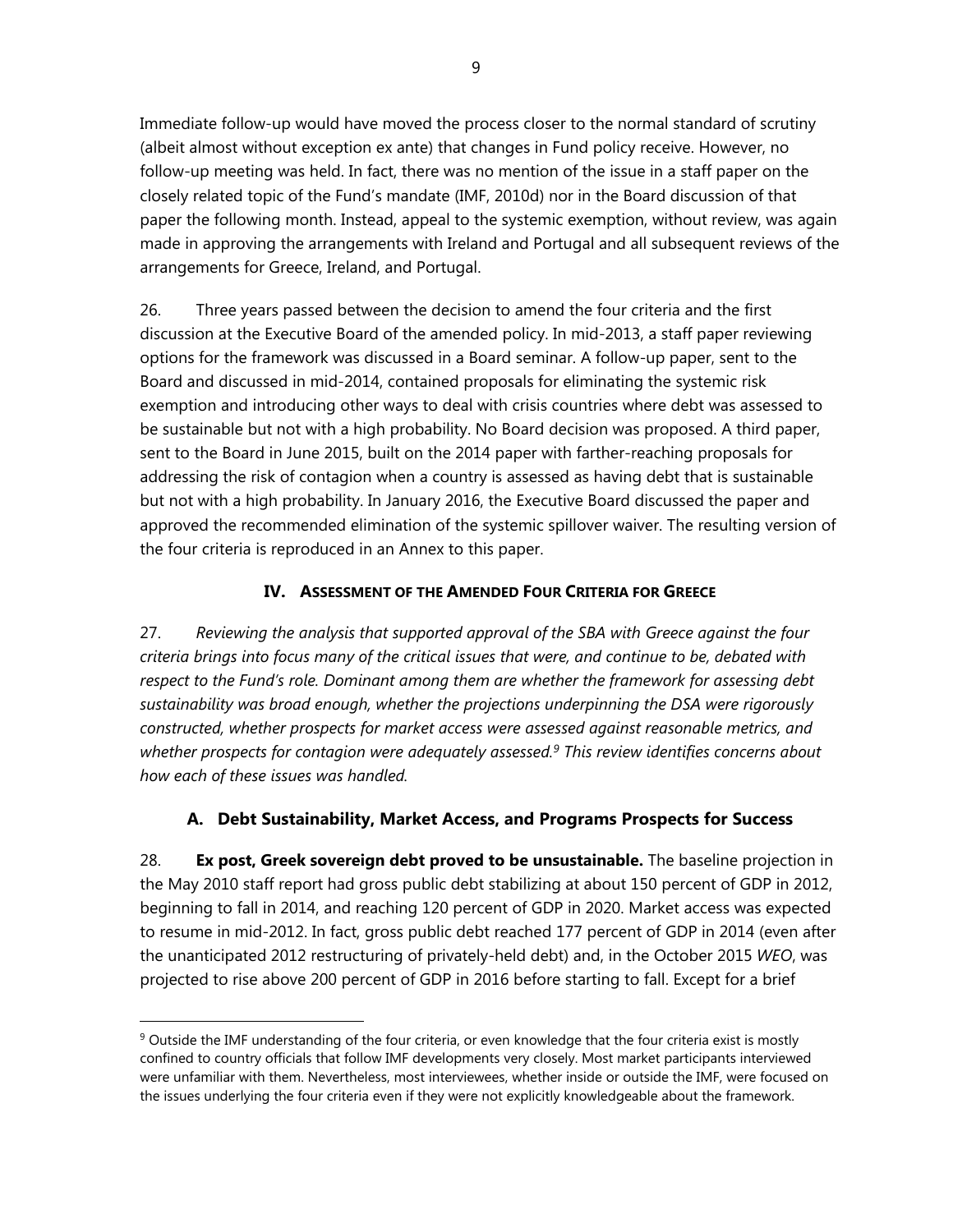period in 2014, Greece has not had market access. Forecasting errors (at times even startlingly large ones) are common in IMF-supported programs. They cannot be the standard for assessing a judgment at the inception of the program that public debt was sustainable. Rather, that standard should be the rigor of the analytics underlying the original judgment.

29. **The assessment of public debt sustainability was based on a very narrow definition of sustainability in close to ideal circumstances.** The central question in judging sustainability was whether in the medium-term the baseline projection for the debt ratio would stabilize and then start on a downward trend. The baseline was constructed using assumptions of full implementation of the program policies (including large proceeds from privatization), realization of staff's projections for the main endogenous variables—real GDP, the GDP deflator, government revenue and expenditure and other influences on the primary government balance—and the opening of market access at "favorable terms" by mid-2012. The possibilities for worse-than-programmed policy implementation, progress toward market access, and developments in key macroeconomic variables were highlighted. But the staff report states that these risks prevented only the assessment of debt sustainability with a high probability, not the assessment that debt was sustainable.<sup>10</sup> Questions of rigor, therefore, center on the definition of sustainability and the projections underlying the baseline DSA.

30. **The definition of debt sustainability was narrow.** Although a sine qua non of sustainability is the stabilization of the debt ratio, several other factors have important influences on debt sustainability: the level at which debt stabilizes and the known vulnerabilities associated with that level; the rollover rates in the country's debt structure and, relatedly the gross financing need; the analytical underpinnings of the assessment of when market access can plausibly be regained; and as criterion 4 notes, the prospects for success of the program "including not only the member's adjustment plans but also its institutional and political capacity to deliver that adjustment." The assessment with respect to market access and likelihood of success of the program were mere assertions without supporting argumentation.

31. **A broader and more rigorous view of sustainability would have probed the overall characteristics of Greek debt, Greece's financing needs, and specific risks to the outlook.** Within the narrow definition of sustainability actually used, the debt sustainability analysis (DSA) drove the assessment**.** The DSA conformed to the technical template provided in the thenprevailing staff guidance. It covered 2010–20 and included a baseline projection for the debt ratio, six shock scenarios, projections of gross financing needs, projections for the debt ratio with all variables set at their "historical averages" (no time frame is provided), and projections for the debt ratio in a no-policy change scenario (a primary surplus of 0.9 percent of GDP, although it is not clear how this surplus would have come about with no policy change). A debt stabilizing primary surplus (1.9 percent of GDP) was calculated for the period after 2020. At least two parts

 $10$  The May 2010 staff report states, "on balance, staff considers debt to be sustainable over the medium term but the significant uncertainties…make it difficult to state categorically that this is the case with a high probability."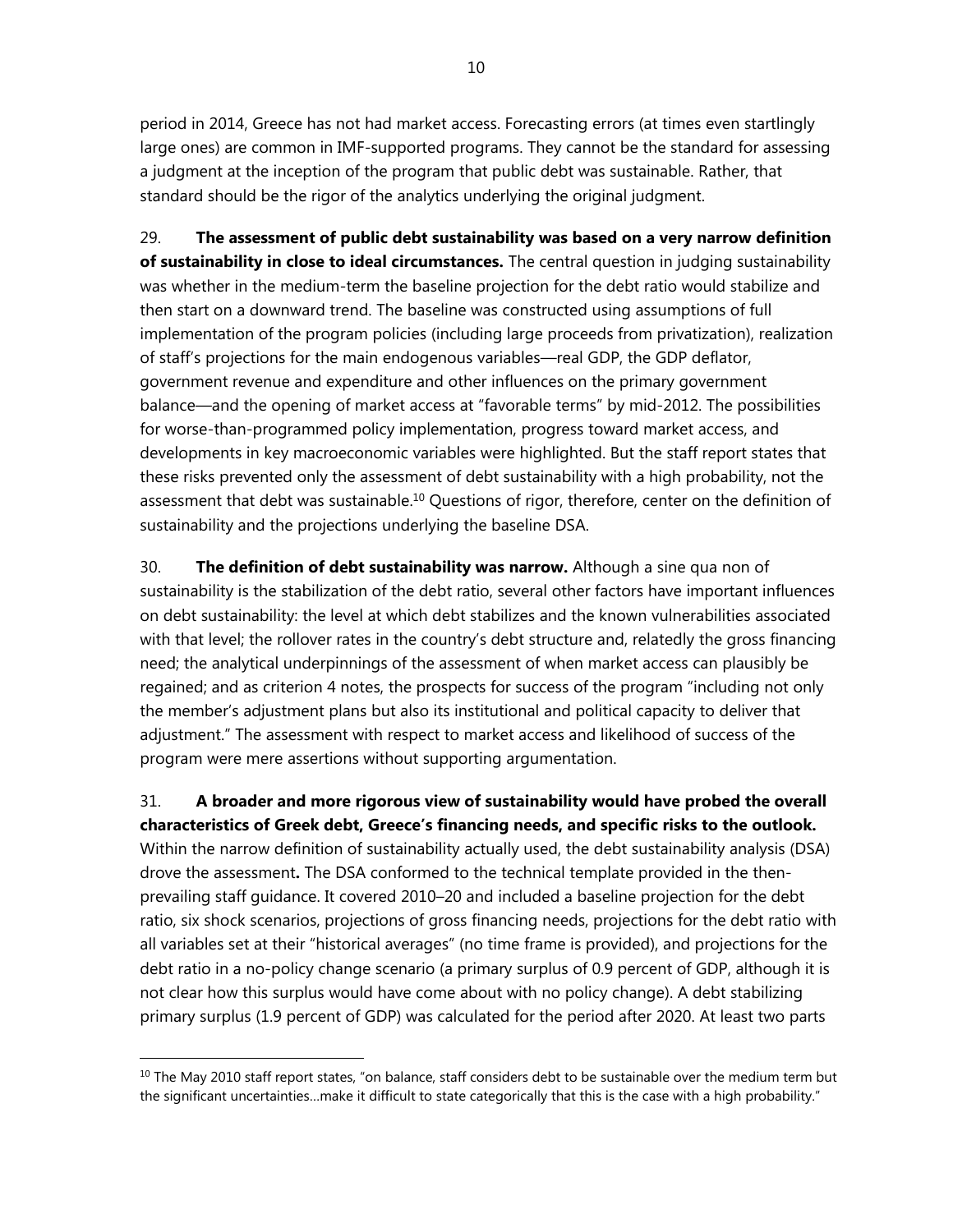of this template—the projections based on historical averages and those based on no policy change—were meaningless for a country in a major debt crisis. They therefore at best cluttered, and at worst undermined, the credibility of the exercise.

32. **The staff report repeatedly qualified the baseline scenario as subject to serious downside risks**. As such, the baseline was by construction not a central scenario; it rather characterized an outcome if program execution was complete, and a V-shaped recovery took place. As early as the 2002 introduction of a DSA template, the likelihood that DSAs would have such a bias was recognized. As long as baseline scenarios assumed full implementation of agreed policies—rather than assigning some probability of full policy implementation—baseline scenarios would be biased. A further bias would result if projections for other macroeconomic variables that are influenced by any shortfalls in program implementation—for example, GDP growth, inflation, terms of market access—erred on the optimistic side.

33. **Guidance notes for the DSA therefore saw the sensitivity analyses as a critical tool for evaluating the debt paths under less optimistic assumptions.** Informally, this could be seen as establishing an upper path for the debt ratio which would capture a plausible range of worse outcomes, though not extreme tail events. Sensitivity tests for Greece fell far short of this standard: the shocks were relatively mild;<sup>11</sup> no explanation was provided for how the shocks were chosen or therefore why they were considered to capture most adverse outcomes; and there was no effort to consider interactions or feedback loops among the shocks. The debt ratio stabilized or fell in all scenarios (albeit peaking anywhere from 155–180 percent of GDP) except in the combined adverse shocks scenario. There was no country-tailored sensitivity analysis even though earlier guidance papers had encouraged staff teams to devise them.

34. **The conclusion that debt was sustainable had immediate credibility problems.** Initially, skepticism took three broad tacks.

 **The first centered on doubts about the feasibility of the fiscal adjustment program.** Such doubts implicitly concerned whether Greece met the fourth criterion. The program entailed an improvement in the primary fiscal balance by some 9½ percentage points of GDP over three years through a combination of revenue and expenditure measures.<sup>12</sup> In addition, privatization revenues, though not large, were important to reduce reliance on debt-creating financing. To a large extent, the division within the staff between those

 $11$  The shocks comprised one positive shock (GDP growth higher than the baseline by 1 percentage point each year) and five negative shocks (GDP growth below the baseline by 1 percentage point each year, inflation below the baseline by 3 percentage points cumulatively during 2010–12, a permanent 200 bps higher spread over German bund rates on new market debt, a once-off shortfall in the primary balance of 1 percent of GDP relative to the baseline, and realization of implicit or contingent claims of about 10 percent of GDP in 2010. A scenario showing combined adverse effects was also included.

 $12$  A further increasing the primary deficit relative to GDP of 5 percentage points was projected for 2012–15.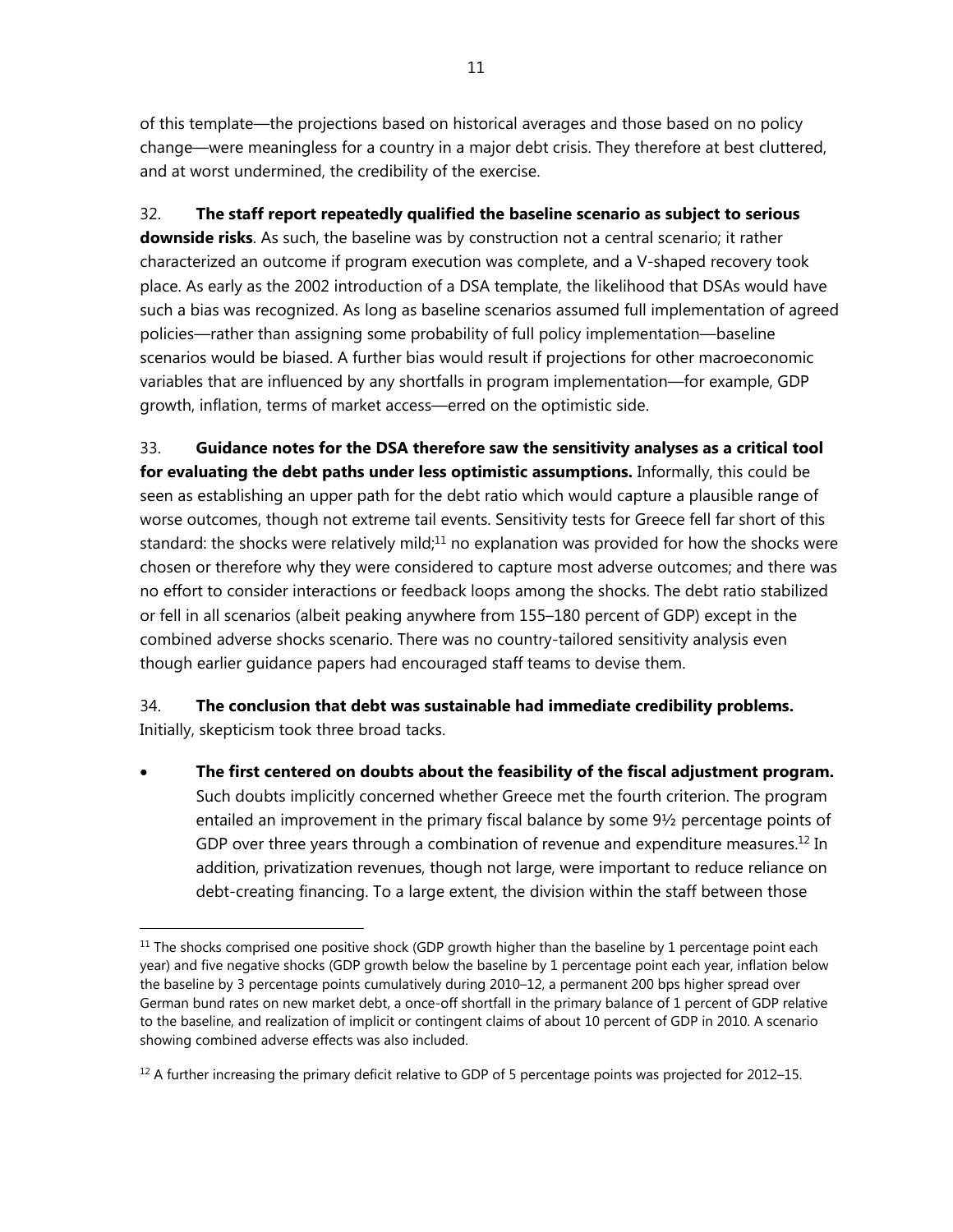who saw debt as sustainable and those that did not appears to have hinged on the credibility/sustainability of the fiscal program. Some outside bloggers who challenged the debt sustainability assessment also pointed to the credibility of the fiscal program.<sup>13</sup> Several Executive Directors explicitly questioned whether the fiscal adjustment proposed was realistic from a social point of view.

 **The second concerned the assumption that Greece would regain market access at favorable interest rates by mid-2012.** Staff consistently emphasized that the market access assumption was critical not only to financing the program (including repaying the Fund) but also to the resumption of growth. Yet at least three bloggers (Kirkegaard, 2010; Mussa, 2010; and Schadler, 2010) questioned its plausibility when even in the baseline scenario debt would just have just peaked but not yet started to fall and would still be exceptionally high. Staff's conclusion that market access would return in 2012 was based solely on the projection that the debt ratio would peak in that year.

**Relatedly, some bankers interviewed asserted that they had had severe doubts that Greece could meet its medium-term amortization schedule.** These concerns were not discussed or recorded in public. However, that they were serious is confirmed by reports that at least two banks reached out to major European governments and senior management of the IMF with proposals for maturity extension and/or coupon writedowns. These efforts were undoubtedly self-serving, but they indicate skepticism that the program or its financing would be adequate to restore stability without a debt operation. Some bankers saw these early proposals as direct precursors to the aborted July 2011 debt reprofiling agreement.

 **The third broad concern was whether Greece could avoid a severe and prolonged output contraction, especially without devaluation.** Lachman (2010), for example, argued that without a devaluation, the path to stronger competitiveness and therefore a resumption of growth would be extremely difficult. He expected that Greece would eventually leave the euro area in order to devalue. This would be highly disruptive to the Greek economy in the short term and in that context threaten sustainability. Several Executive Directors strongly questioned the growth projections.

35. **In the event, divergences from projections of activity and prices have been far larger than divergences from the fiscal projections.** In terms of the pure mechanics of the path of the debt ratio, the continuing drop in GDP is by far the most important factor behind the massive overshoot relative to the initial DSA. A falling GDP deflator—reflecting an internal devaluation accomplished more through wage and price cuts than productivity increases—is a distant second factor. The fiscal adjustment has been only slightly less than originally agreed,

<sup>&</sup>lt;sup>13</sup> For example, Wyplosz (2010) and Lachman (2010). Eichengreen (2010) also questioned whether Greek residents would tolerate severe fiscal adjustment when at least part of it was dictated by the need to repay foreign banks.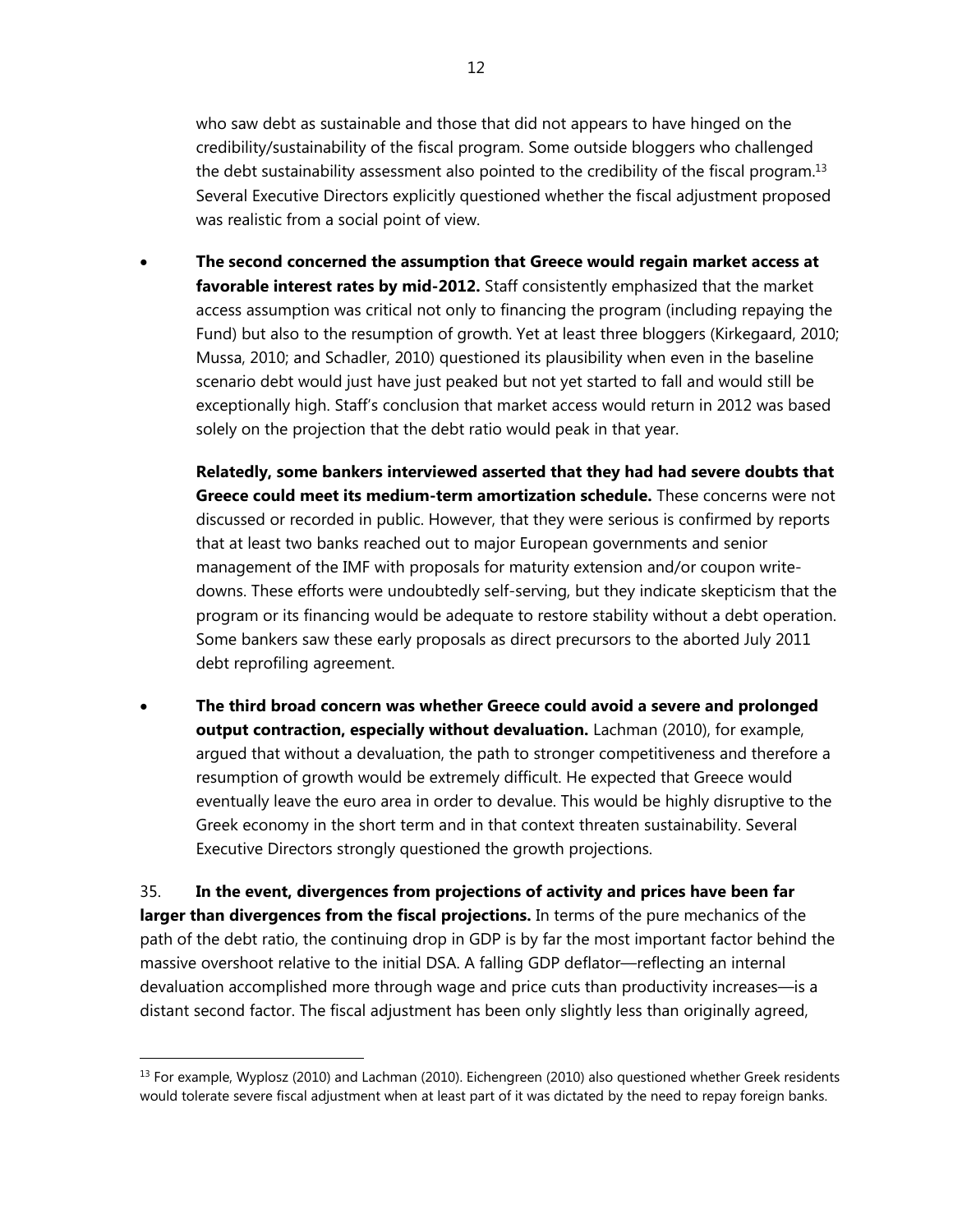although privatization revenues have disappointed and costs associated with a weaker than expected banking sector have been higher than anticipated. These facts suggest (with the benefit of hindsight) that the rigor of the DSA (and the conclusion that debt was sustainable) should be considered against the rigor of projections for GDP growth and the design of the related sensitivity analysis.

## 36. **What can be said about the growth projections** *from the perspective of the data and information available at the time they were made***?** Two observations stand out.

37. **First, though favorable precedents for the inputs to the projections existed, Greece combined the most difficult conditions of any recent capital account crisis countries.** For example, the timing of the projected V-shaped recovery in real GDP starting three years after the previous peak (2008), was not out of line with other large capital account crises since 1995. The examples of Turkey in 2001 (which had a very large primary balance adjustment but devalued substantially) and Latvia in 2007–08 (which had maintained its fixed exchange rate but had relatively little fiscal adjustment) were held up by proponents of the projections. However, Greece faced an exceptionally large fiscal adjustment without a devaluation and in a weak external environment, so comparisons with these relatively favorable previous crisis outcomes were a false comfort. The credibility of the projections suffered from the absence of explicit accounting for the deep differences between the circumstances for Greece and those for other crisis countries.

38. **Second, the case in the staff report for a sharp but short drop in real GDP is not well developed.** The scant explanation of the basis for the GDP projection is not out of line with common practice in staff reports. Most reports refer only qualitatively to some influences on GDP growth and provide little analytical or quantitative detail. But the absence of analytical underpinnings proved a particularly serious problem for Greece: it weakened the quality of the projections at the time and also left staff's projections open to serious criticism, as outside commentators focused increasingly on the massive forecasting gap.

## 39. **Without transparency about the analytical framework in which GDP projections in particular were made, the Fund invited questions from many angles**.

What was the assumed fiscal multiplier?<sup>14</sup>

- Was account taken of a possible credit crunch?
- Was a low Okun's law assumption (relating employment growth to GDP growth) used?

<sup>&</sup>lt;sup>14</sup> In interviews, staff stated that a multiplier of 0.5 was used in the baseline. This was reportedly the OECD's central estimate for the multiplier in its member countries. This information was not provided in the staff report.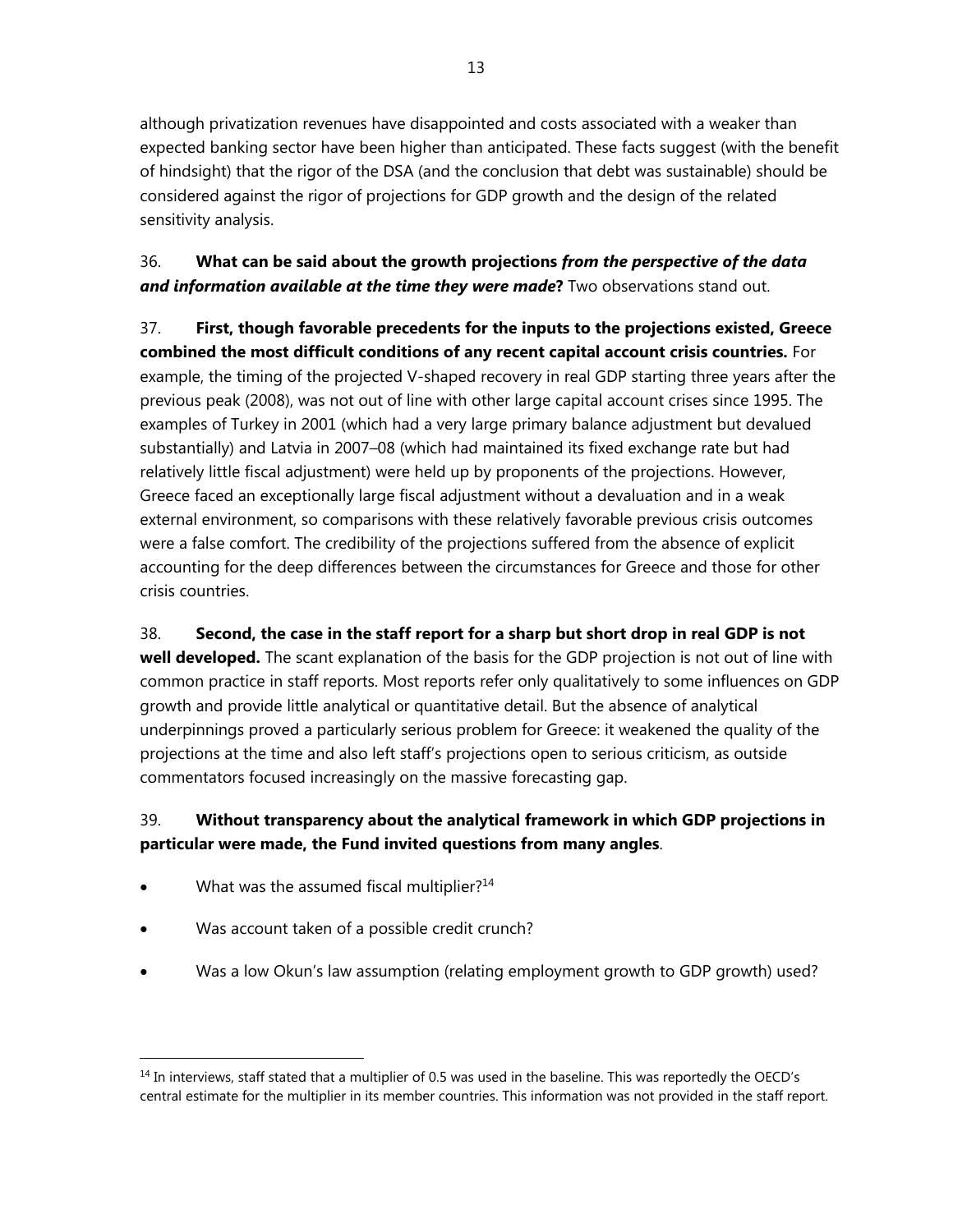- Was account taken of likely impacts of an unusually severe crisis on conventional rules of thumb—such as fiscal multipliers and Okun's law?
- Was account taken of the lagged effects of a decade of falling competitiveness?
- What was the basis for assumptions about the flexibility of domestic prices and (especially wage) costs?
- Through what channels were the structural reforms expected to support growth and how quickly could they be expected to have an impact?
- What were the projections for foreign demand?

40. **None of these issues was addressed with any specificity or rigor in the staff report.**  A short paragraph in the May 2010 staff report mentioned some of them qualitatively. Specifically, it stated that the needed internal devaluation was likely to be a "long and painful process," in a "relatively closed economy, the fiscal multipliers are bound to be large," and that the "external environment is expected to remain weak." But there was no indicative quantification provided and other factors were not mentioned. Growth, following a V-shaped pattern, was expected to return by 2012 on the basis of "confidence effects, regained market access, and comprehensive structural reforms."

41. **A second forecasting error with significant effects on the DSA was that for the GDP deflator.** Fundamentally this came down to the fact that the internal devaluation that was achieved—though most data suggest it was less than originally planned—came about not through productivity increases but through falling wages, which in turn had a more-depressingthan-expected effect on the GDP deflator. Although the analytics behind projections of the GDP deflator are also scant.

42. **In sum, Fund-wide standards for assessing debt sustainability and, accordingly, the actual assessment in May 2010 for Greece had serious shortcomings.** The lack of specificity on the analytical underpinnings of staff projections for developments ranging from market access to GDP and prices adversely affected both the IMF's strategy in Greece and its plausibility. Together these left a great deal of room for low contemporaneous credibility and ex post criticism.

## **B. Contagion: Was There Sufficient Analytical Evidence for Invoking the Exemption?**

43. **The 2010 amendment introduced contagion (or systemic spillover effects) into**  decisions on exceptional access.<sup>15</sup> With no clear definition of contagion and no existing template or precedent for assessing it, staff analyses were in uncharted territory. Evaluating how

<sup>&</sup>lt;sup>15</sup> The remainder of this paper will use the terms "adverse systemic spillover effects" and "contagion" interchangeably.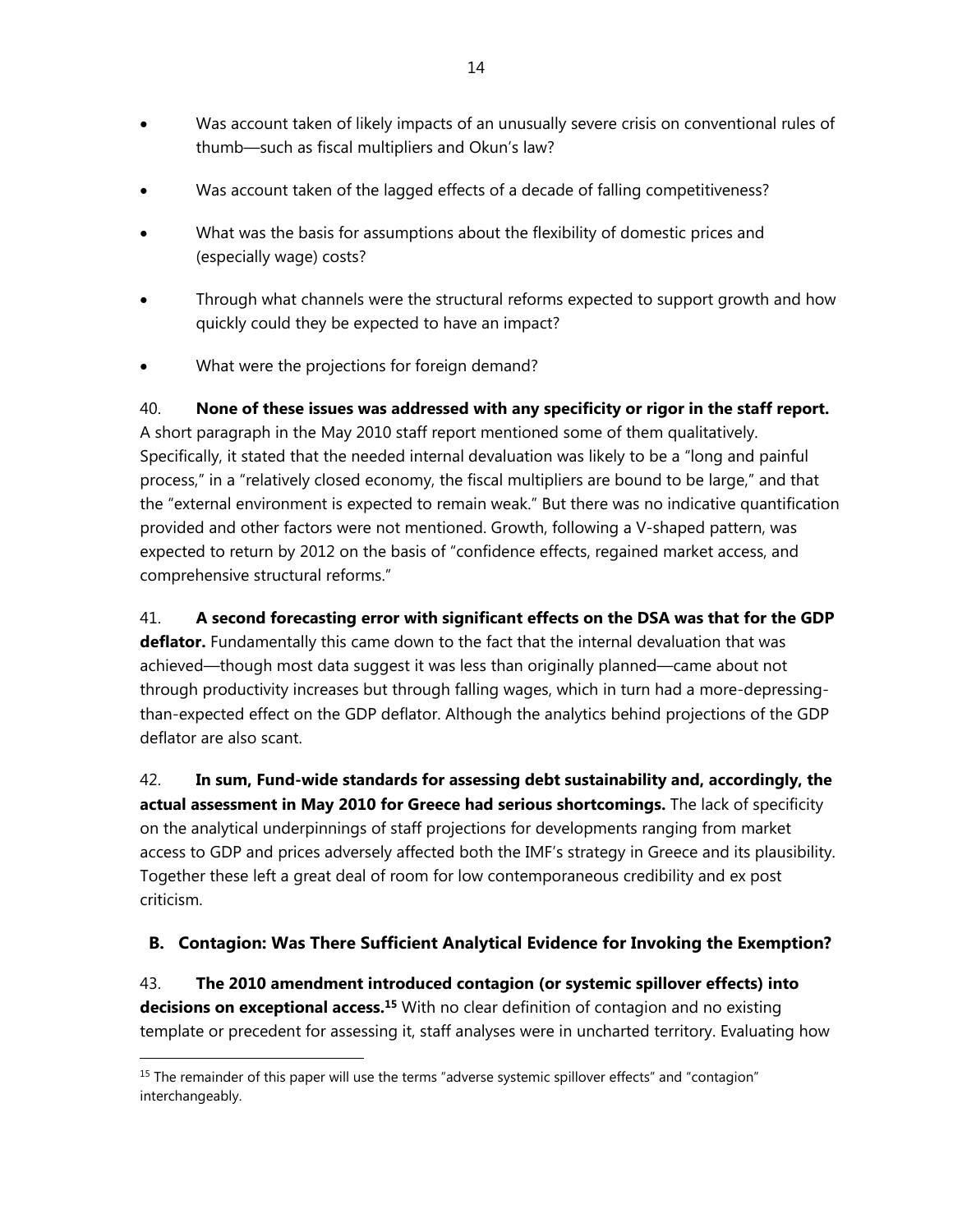thorough and convincing the assessments of contagion were must rely on the clarity of the framework created in real time and the transparency of the analysis.

44. **As of May 2010, the analysis of contagion in the Greek crisis was developing, though it was to a large extent backward-looking.16** Several internal communications from staff to management (mostly from MCM, but one from an interdepartmental group) appear to have constituted the argumentation of the group within IMF staff and management that favored the European—and especially ECB—view that contagion was serious enough to trump concerns about insufficient confidence in debt sustainability in Greece. For the most part these characterized the possible channels of contagion and examined recent developments in Credit Default Swap (CDS) and Sovereign Swap Rates. Spillovers from sovereign spreads to banking sector spreads were prominently reported. The identification of channels of contagion analyses were thorough in the sense of calling attention to apparent channels for contagion, but they were mainly qualitative without indicating with much if any quantification of which channels were likely to be important. Detail was greatest on the channels from Greek sovereign risk to the banking sectors in Greece and in other European countries. The main variables for which quantification was provided were various banks' (domestic and foreign) exposure to Greek sovereign bonds and recent changes in banks' CDS spreads, deposit outflows, and bank funding costs.

45. **A more sophisticated analysis examined recent data and searched for changes in the degree of distress dependence.** One internal memorandum in December 2009 reports computations of "conditional probabilities of distress" of European and Greek banks and a number of sovereigns in the event of distress (defined as a CDS event or an event that triggers activation of CDS) of the Greek government or major Greek banks.17 Staff describes the CDS event considered (a Greek government default on 80 percent of its foreign liabilities with a loss given default at 100 percent) as "very severe." This is a forward looking exercise in the sense that it is based on prices of financial assets that reflect market expectations of future developments.

46. **The staff report for approval of the SBA for Greece has only a generic comment on contagion.** This leaves unclear the extent to which the above-mentioned analyses fed into the design of the program and particularly to what degree there was coordination within the Troika on a strategy to mitigate contagion. In a one-paragraph feature, the staff report states that "a worsening of the economic crisis in Greece could precipitate powerful spillovers to other countries." It lists three channels of contagion: to sovereign debt and financial markets of other euro zone countries with relatively weak fiscal finances; to foreign financial institutions with

<sup>&</sup>lt;sup>16</sup> Assessing this material was made difficult by the fact that too often terms are not defined, tables and charts are not fully labeled, and little effort is made to make the material accessible to non-technicians. It was also clear during interviews that some of the analyses were not well-understood by staff members who were not the ones actually carrying out the analysis.

<sup>&</sup>lt;sup>17</sup> Interdepartmental memo to the Managing Director and Deputy Managing Directors, December 18, 2009.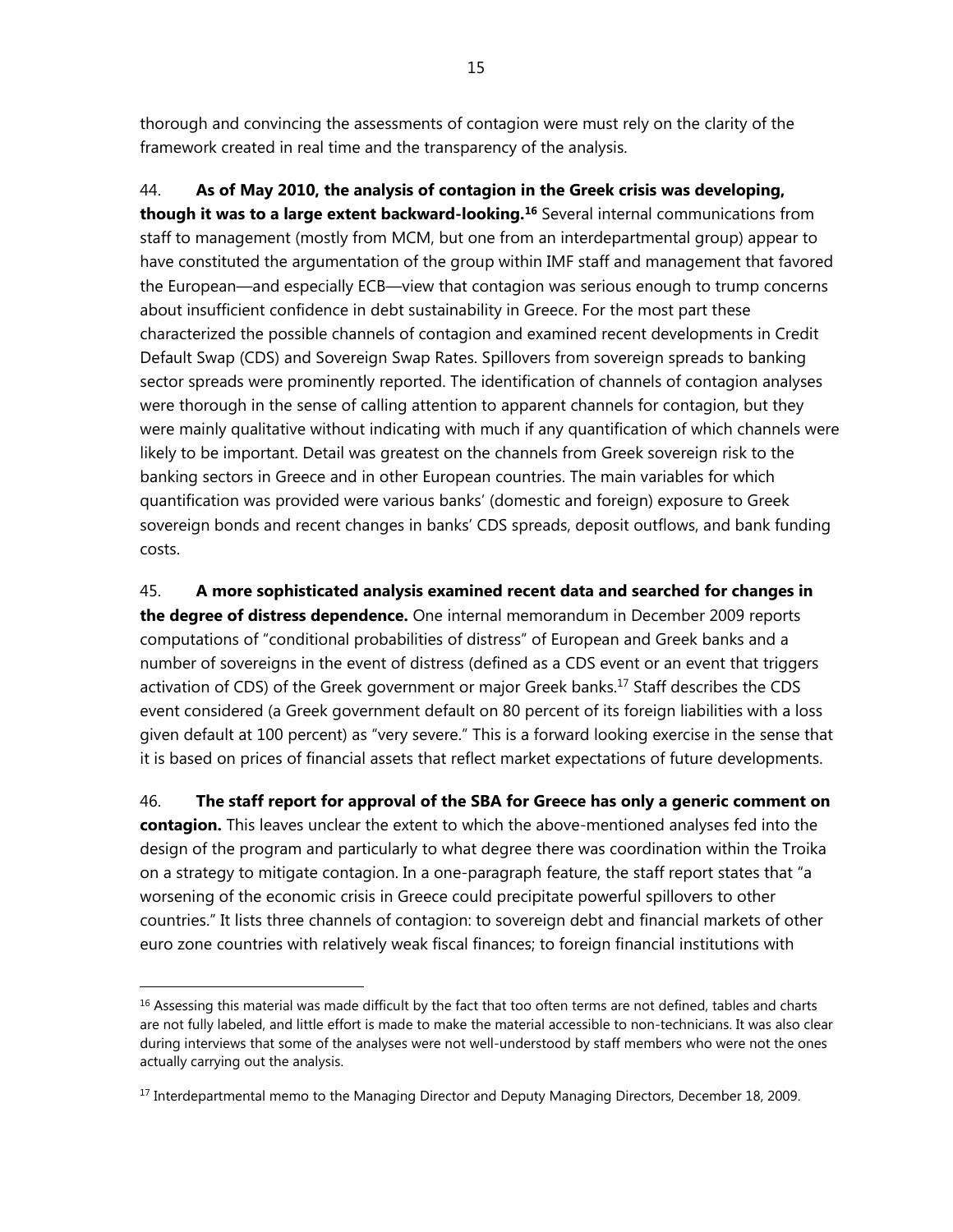substantial exposures to Greek paper; and to southeastern European economies (SEEs). There is neither quantification nor analysis to establish the potential importance of these channels. It is not even clear whether the passage relates to contagion from the adverse developments in Greece generally or from some form of possible default, restructuring, or exit from the euro area.

47. **To the extent that analyses of contagion were forward-looking the event on which they focused differed.** Most of the MCM analyses focused on a CDS or credit event that took the form, as noted above, of a severe default. A memo from RES considered the implications, including for contagion, of a Greek exit from the euro area with a default. It is not apparent that any analysis considered an orderly restructuring of the type advocated by restructuring experts outside or inside the Fund. This apparent concentration on the extremes without recognition of more controlled modalities of PSI meant that the discussion of those extreme events might have crowded out discussion of orderly restructuring scenarios.

## 48. **There is no written record to indicate that contagion counterfactuals were**

**examined**. The work described above presented evidence of correlations of spreads and conditional distress probabilities in the event of a credit event (variously defined). There was, however, no analysis of contagion that might stem from markets viewing large-scale official support as simply delaying restructuring (and raising the burden of a future restructuring on private creditors with long maturities). A question from a Board member during the May 9 Executive Board meeting crystallized the problem.

"There is concern that default/restructuring is inevitable—even with the announcement of the program, bond spreads have risen. It is argued that trying to avoid default with the program simply increases the debt load and actually increases the probability of the default. On the other hand, it is argued that Greece is the sovereign version of Lehman Brothers and, therefore, it is advisable to put off restructuring for some time. We look forward to staff comments."18

49. **In short, the staff report had not addressed the implicit question critical to the use of the newly-approved systemic risk exemption**: even if one accepted that the risk of contagion in the event of a restructuring of Greek debt was substantial, was the counterfactual proceeding aggressively (for example with an early restructuring of Greek debt)—likely to result in a better or worse outcome than a full bailout of creditors? The staff report did not address this issue, and the question raised at the Executive Board meeting was not answered.

50. **Outside the IMF, some practitioners and academics proposed ways to restructure Greek debt adapting methods used in previous emerging market countries.** The most widely circulated of these was Buchheit and Gulati (2010). While recognizing that restructuring in a currency union presented special challenges, they proposed concrete procedures based on their

<sup>&</sup>lt;sup>18</sup> As recorded in the minutes of the meeting (IMF, 2010c).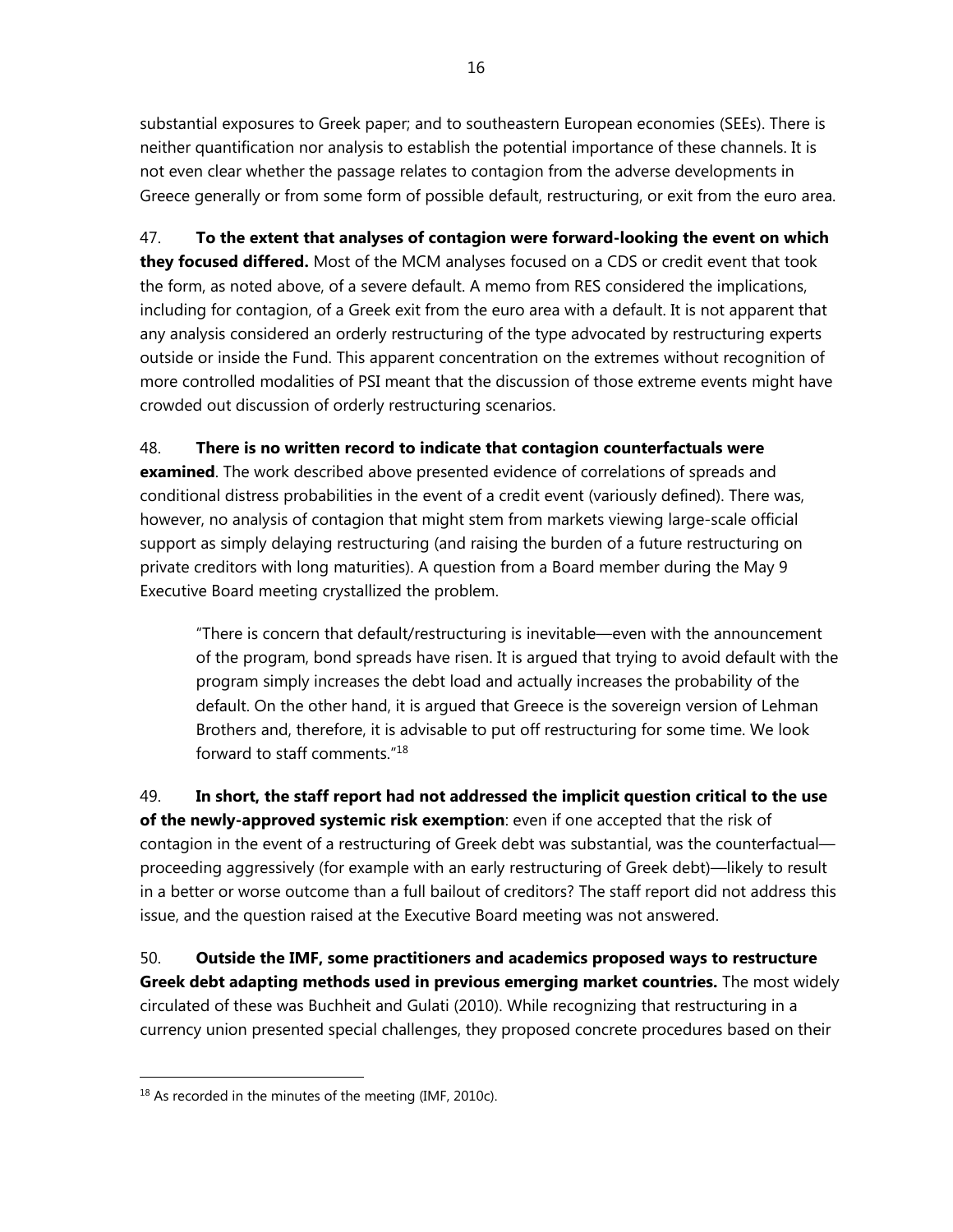understanding of the legal structure of debt outstanding. They argued that the operation could be done within five-six months ("less if necessary") with high creditor participation.

51. **There appears to have been little if any dialogue within senior levels of the Troika about options for restructuring and how disruptive they would be.** Several interviewees expressed doubt about how well senior officials outside the IMF understood the possibilities for and technicalities of a debt restructuring in an emerging market or advanced country. In effect, the discussion of restructuring—of adhering to the need for a high probability of debt sustainability and not invoking the systemic risk waiver—was closed down in the lead-up to the May 2010 approval of the Greek program.

52. **The overall picture of the contagion debate suggests a serious anomaly.** As some officials persisted in the view that contagion from restructuring could be catastrophic, the market and especially the largest holders of GGBs were actively discussing and developing proposals for a restructuring. These proposals almost definitely would not have been adequate to render debt sustainable (even with full program implementation), but they had two potential attributes: they would have been a basis for starting discussion on restructuring at an earlier point than actually occurred, and they might have prevented banks from reducing their positions in GGBs.

53. **In sum, staff work on contagion made available to the IEO team was rather thin and did not address the counterfactual issues essential to assessing contagion.** Moreover, accepting that restructuring would be excessively risky took the Fund out of potentially useful dialogue with restructuring experts and market participants.

## **C. 2010–11 Reviews of the SBA: How Quickly Did the Fund Analysis Evolve?**

54. *The decision on whether to extend exceptional access to Greece in 2010 without a restructuring was by any standard extremely difficult. A major debt crisis (albeit in a small country) was roiling a relatively new and globally important currency area when the Lehman crisis was fresh in the memory of officials and markets. Time to assess the relative risks of differing strategies for dealing with the crisis was virtually non-existent. Thus, at least as important as the rigor of the assessments behind the decision to invoke the systemic risk exemption in May 2010 was the rigor of continuing reviews. This section considers the reviews of the SBA (and by extension the ongoing assessment of debt sustainability) and the continuing reliance on the systemic risk exemption.*

55. **Developments in real GDP were the largest and most important divergence between the original program projections and actual outcomes.** Notwithstanding considerable skepticism about the GDP projections among Executive Directors at the May 2010 board meeting and, subsequently, growing doubts of outside commentators about growth prospects, the projected trajectory for GDP was revised in a substantive way only in the fifth review (December 2011), over 18 months into the arrangement. In interviews, staff involved noted that undertaking substantive revisions to the projections proved very difficult in the absence of a clear event or other decisive piece of news that would have necessitated a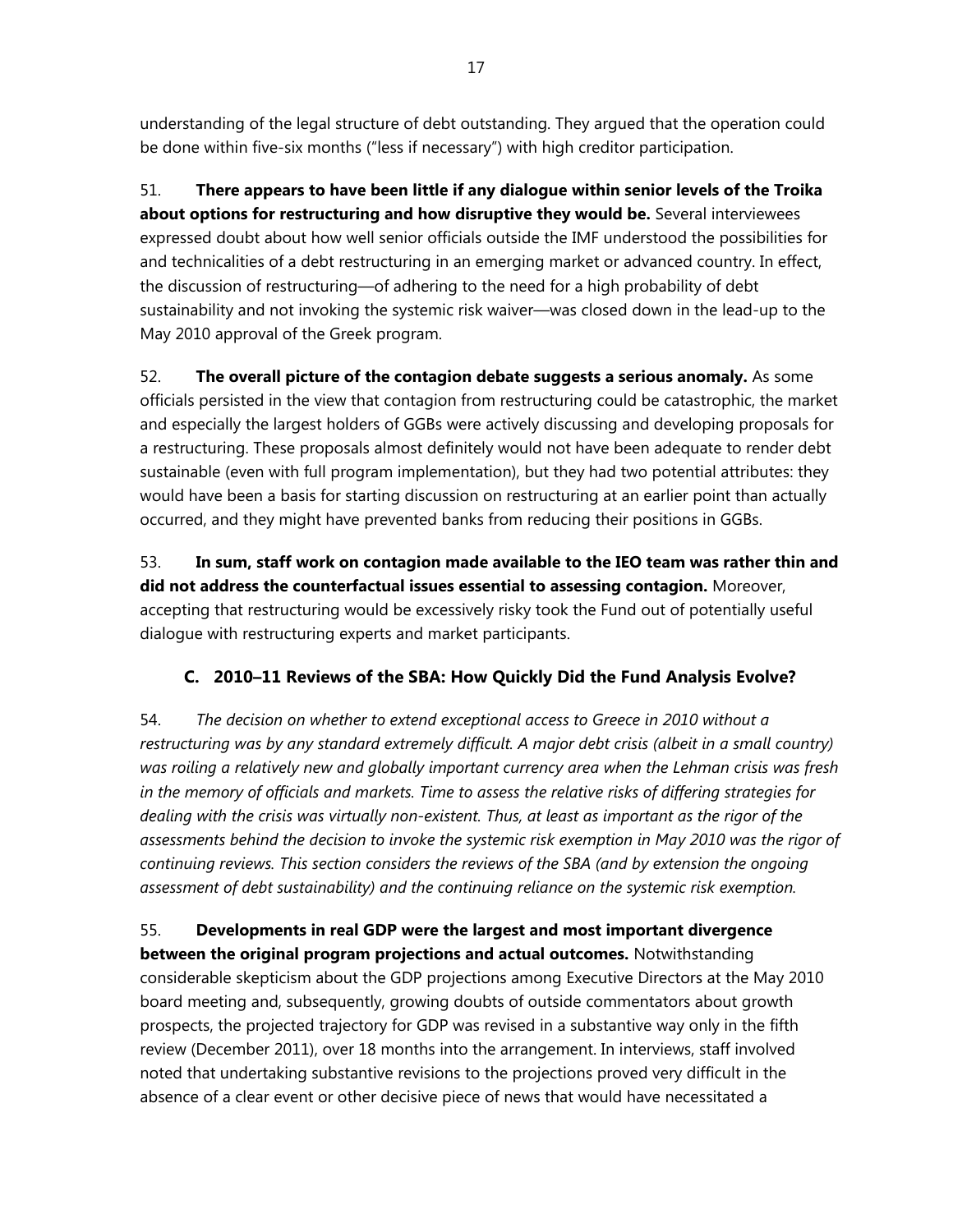significant revision. Instead, disappointing news as well as historical data revisions dribbled in, and changes to the GDP projections were small.

56. **There is no publicly available detailed reexamination during the actual course of the SBA of the underlying framework that informed the initial projections**. 19 For example, staff might have undertaken and reported on a deeper analysis of the fiscal multiplier, Okun's law relationships, and speed of adjustment of prices, productivity and wages. Such a reexamination would have addressed questions raised at the May 2010 board meeting and growing public skepticism about the basis of the projections for GDP and the debt ratio. The absence of such an effort was reflected in the almost unchanged description of the GDP projections in the staff reports for the second-fourth reviews and the fact that cumulative real GDP growth between 2009 and 2020 was revised only by 0.7 percentage points between May 2010 and July 2011. In the fifth review (December 2011) the projection for cumulative growth between 2009 and 2020 was revised down by over 10 percentage points (Table 1). In other words, large revisions to the projections took place only after the decision within the Troika to restructure debt. GDP deflator projections were also small but in the upward direction. This suggests that the deflationary effect of the program was still not internalized in the projections.

## 57. **The October 2010** *WEO* **(IMF,2010e) included a special topic chapter on fiscal**

**multipliers.** This chapter was not focused on Greece, but the analysis was clearly relevant to the projections for Greece. Indeed, the multipliers assumed for Greece would eventually generate vigorous public controversy about the IMF's role in Greece. Broadly, the *WEO* analysis can be summarized as follows: fiscal multipliers for advanced countries have historically averaged about 0.5; expansionary effects of a fiscal contraction occur mainly in the long-term (and in the shortterm in only very specific circumstances); and fiscal multipliers are likely to be at least twice the historical average when interest rates cannot be lowered or interest rate cuts cannot be taken simultaneously by several countries (effectively preventing a nominal depreciation). Though a link to the program projections for GDP in Greece is not drawn, it would seem likely that had it been, the *WEO* analysis would have seriously challenged them.

58. **Analysis of the risks of contagion was not carried out in any detail until the fourth review (July 2011).** That review included a box entitled *Greece: Spillover and Contagion Risks,* which concluded "The direct spillovers of a Greek debt operation can remain manageable, provided that necessary safeguards (liquidity and capital backstops) and an effective communication strategy are put in place." The conclusion was supported by data on banking and trade links between Greece and SEE countries and on foreign bank holdings of GGBs. The box speculated that "risks could escalate dramatically under a poorly implemented debt operation

 $19$  The exceptional access framework mandated that an ex post evaluation be carried out within a year of the end of arrangements with exceptional access. A comprehensive evaluation was published in June 2013 for Greece.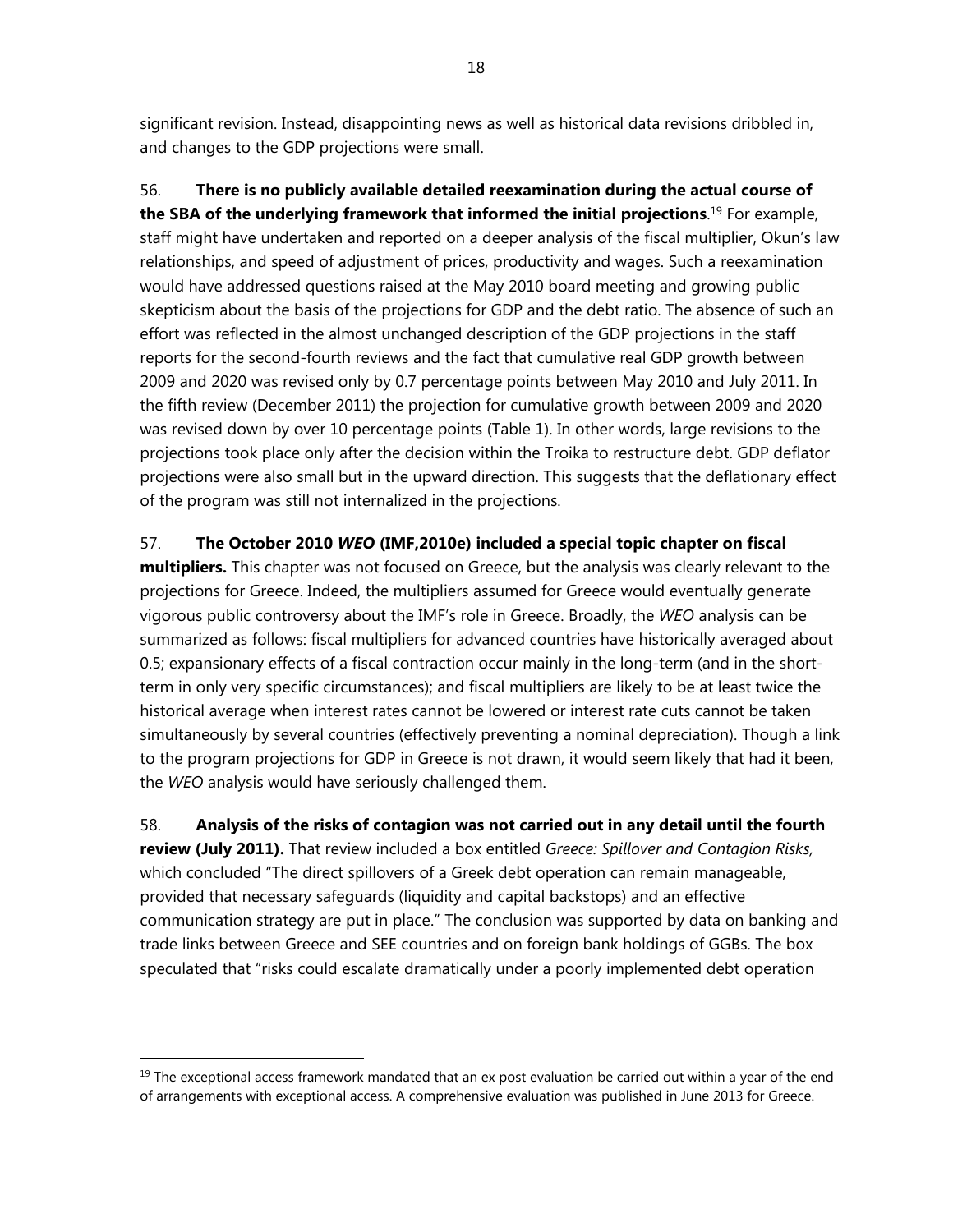|                                                                                                                              | 2009    | 2010    | 2011    | 2012         |
|------------------------------------------------------------------------------------------------------------------------------|---------|---------|---------|--------------|
| 2009 data and cumulative changes from<br>2009 to-date indicated at top, projection as<br>of date in left column (in percent) |         |         |         |              |
| Real GDP                                                                                                                     |         |         |         |              |
| May 2010                                                                                                                     | $-2.0$  | 4       | 6.5     | $-5.5$       |
| December 2010                                                                                                                | $-2.6$  | $-4.2$  | $-7.1$  | $-6.1$       |
| <b>July 2011</b>                                                                                                             | $-2.0$  | $-4.4$  | -8      | $-7.5$       |
| December 2011                                                                                                                | $-3.3$  | $-3.5$  | -9      | $-12$        |
| October 2015 WEO                                                                                                             | $-4.4$  | $-5.4$  | $-13.9$ | $-17.8$      |
| GDP deflator                                                                                                                 |         |         |         |              |
| May 2010                                                                                                                     | 0.7     | 1.2     | 0.7     | 1.7          |
| December 2010                                                                                                                | 1.5     | 3       | 4.5     | 5            |
| <b>July 2011</b>                                                                                                             | 1.3     | 2.5     | 4       | 4.8          |
| December 2011                                                                                                                | 2.8     | 1.7     | 3.6     | 3.8          |
| October 2015 WEO                                                                                                             | 2.6     | 1.0     | 1.5     | 1.6          |
| Level projections as of date at left of sheet<br>for date listed at top of sheet                                             |         |         |         |              |
| Primary balance/GDP (in percent)                                                                                             |         |         |         |              |
| May 2010                                                                                                                     | $-8.6$  | $-2.4$  | $-0.9$  | $\mathbf{1}$ |
| December 2010                                                                                                                | $-10.1$ | $-3.3$  | $-0.8$  |              |
| <b>July 2011</b>                                                                                                             | $-10.3$ | $-4.9$  | $-0.8$  | $1.5\,$      |
| December 2011                                                                                                                | $-10.4$ | $-5$    | $-2.3$  | 0.2          |
| October 2015 WEO                                                                                                             | $-10.3$ | $-5.2$  | $-3.0$  | $-1.4$       |
| Primary balance (euro billions)                                                                                              |         |         |         |              |
| May 2010                                                                                                                     | $-20.4$ | $-5.6$  | $-2.1$  | 2.4          |
| December 2010                                                                                                                | $-23.7$ | $-7.6$  | $-1.8$  | $\ldots$     |
| <b>July 2011</b>                                                                                                             | $-24.1$ | $-11.4$ | $-1.9$  | 3.3          |
| December 2011                                                                                                                | $-24.1$ | $-11.4$ | $-4.9$  | 0.4          |
| October 2015 WEO                                                                                                             | $-24.4$ | $-11.9$ | $-6.2$  | $-2.7$       |
| Notes:                                                                                                                       |         |         |         |              |
| (i) 2009 column shows 2009 values                                                                                            |         |         |         |              |

without adequate safeguards or under a disorderly default scenario. These instances could threaten stability in the euro area with substantial spillovers to the global financial system."

59. **Analyses related indirectly, or to a lesser extent directly, to the questions of fiscal and debt sustainability and contagion took place outside of the program reviews.** The GFSRs in October 2010 (IMF, 2010f) and April 2011 (IMF, 2011a) had several special mentions of the four euro area countries with the highest fiscal and or banking vulnerabilities (Greece, Ireland,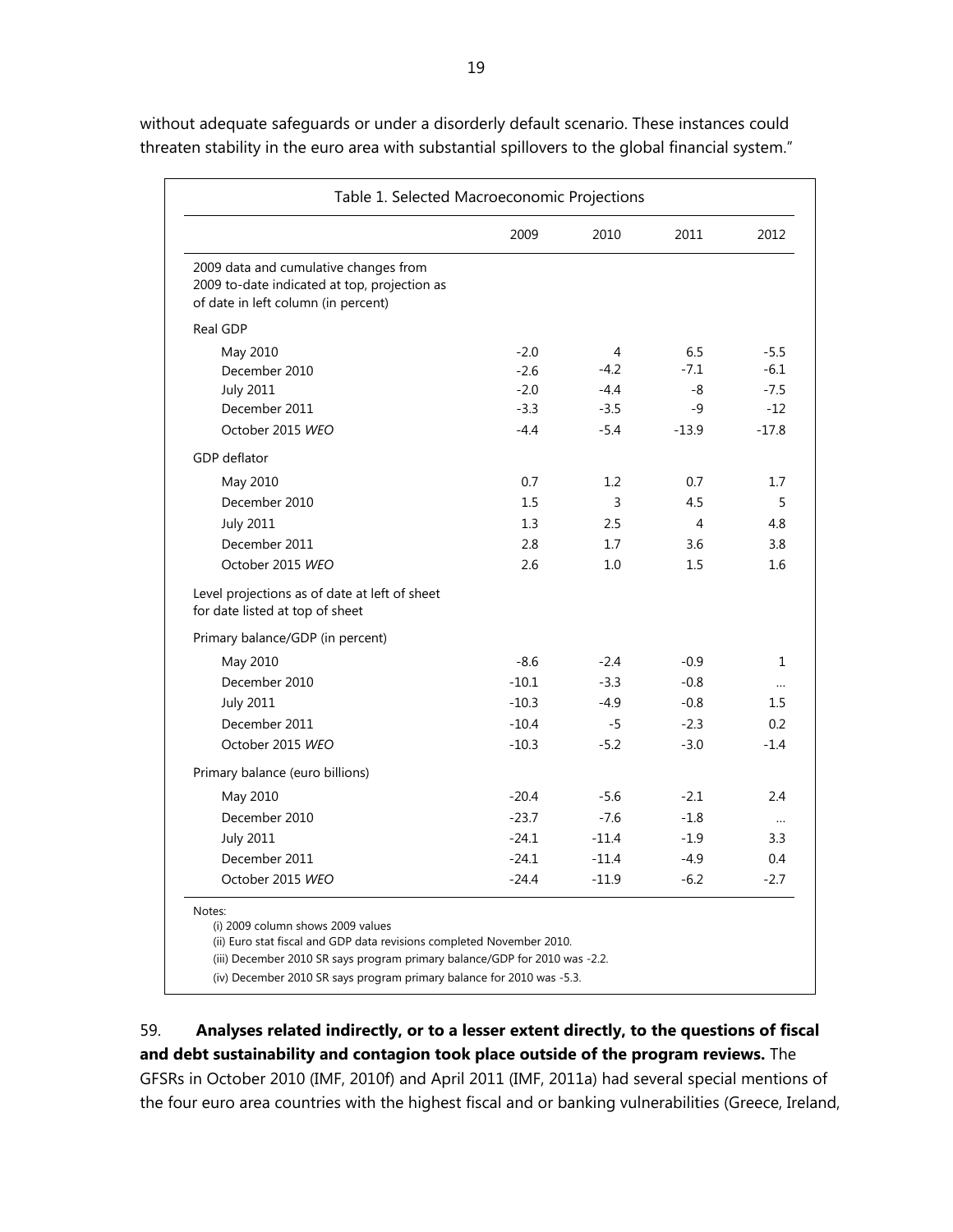Portugal, and Spain). Though these were mostly embedded in more general analyses of vulnerabilities in advanced countries, they introduced several recurring concerns directly or indirectly pertaining to Greece. The most prominent such themes were the scope for transmission of stress from sovereigns to banks (the strongest channel being from the Greek sovereign to domestic banks rather than foreign banks) with feedback loops to the fiscal accounts, rising bank holdings of sovereign debt, and rising interest bills relative to fiscal revenue. Between the April and October 2010 GFSRs concern about contagion seems to have diminished slightly in large part because the escalation of sovereign swap spreads in the middle of 2010 had ceased at least partly as a result of European policy initiatives and national fiscal adjustments. However, the concern rose again in the April 2011 GFSR as many volatility and spread measures had worsened during the preceding six months. The section includes an explicit admonition for the European crisis facilities to lend on "sufficient scale and [with] flexibility, and should lend at interest rates low enough to support debt affordability, subject to strict conditionality."20

60. **In mid-2011, the IMF published, in its debut Euro Area Spillover Report (IMF, 2011b), its most trenchant examination of the risks and nature of contagion from a "credit event" in Greece, Ireland, or Portugal.**21 The report has quantitative and qualitative assessments of the main channels and potential sizes of transmission of shocks from the three crisis countries to other euro area countries and to other economies. Three quantitative exercises examining financial sector spillovers (using financial market prices from 2007–11) dominate the analysis.

61. **Broadly these exercises led to similar conclusions:** if any increase in stress, including a "credit event" that triggered CDS contracts, were confined to the periphery, it would most likely have "modest spillover effects." To the extent that stress were initiated in the core euro area (or presumably if periphery stress were to spread to the core euro area to a greater extent than the exercises indicated) the likelihood of contagion to non-euro area economies and financial systems would be far larger.

62. **Despite the apparent fluctuation in concerns about contagion risks, staff assessments of the four criteria (when they were explicitly reexamined) were unchanged**22: (i) public debt was assessed to be sustainable but not with a high probability; (ii) the systemic risk exemption was invoked; (iii) it was expected that Greece would regain market access within the

<sup>20</sup> IMF (2011a).

 $^{21}$  Spillover reports, introduced in 2011, had their origins in the concerns about global imbalances earlier in the 2000s. They are issued once a year for each of the five systemically important countries/currency areas (China, Euro Area, Japan, the United Kingdom, and the United States).

 $22$  The four criteria are supposed to be assessed in all staff reports initiating exceptional access arrangements and in all reviews. However, for Greece the criteria were not assessed in the second and third reviews. The first time they were assessed after May 2010 was in July 2011.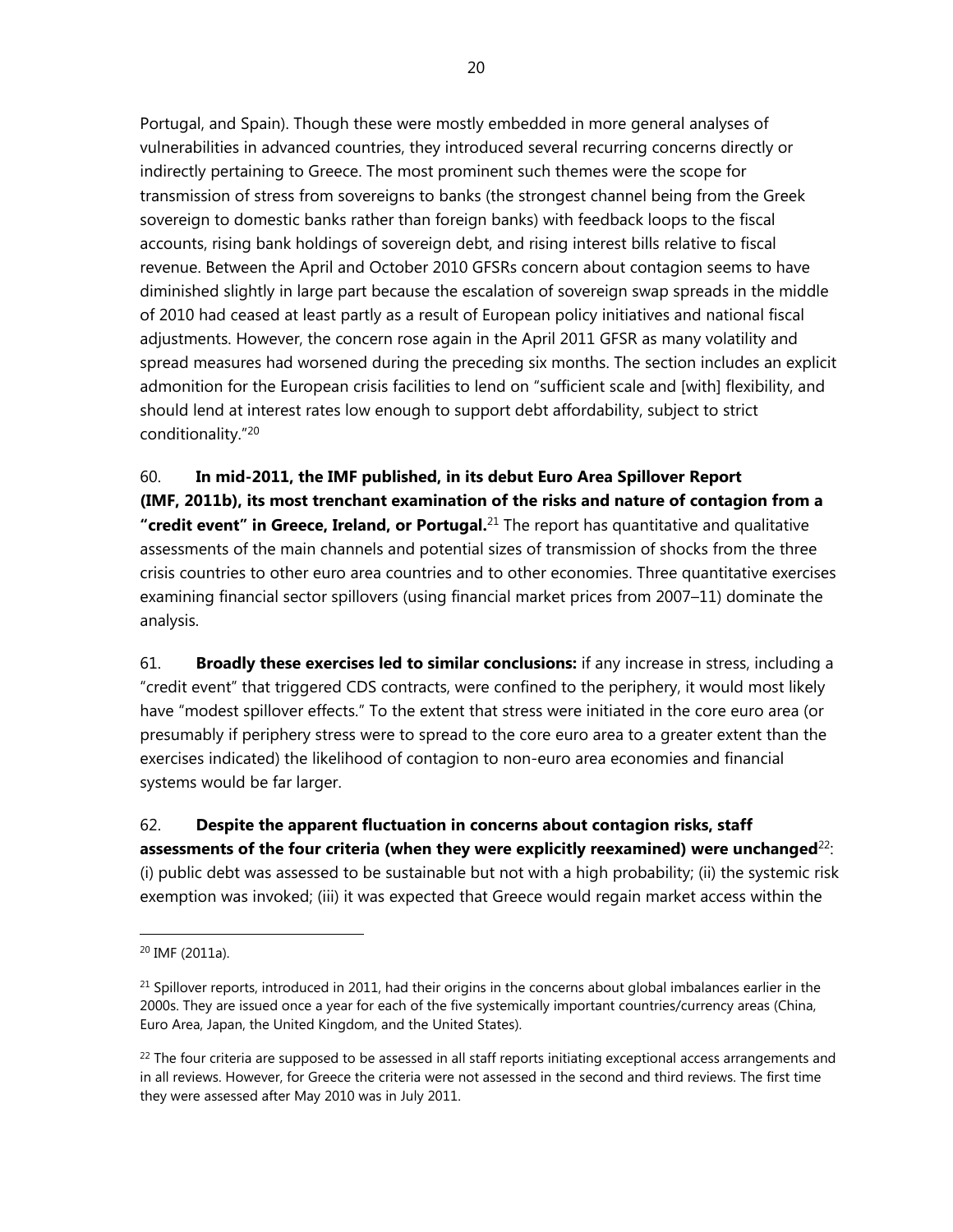period IMF resources were outstanding; and (iv) the program was expected to be successful. Perhaps the most puzzling part of the ongoing application of the four criteria to Greece is that the systemic risk waiver continued to be invoked in the fourth and fifth review of the SBA (July 2011 and December 2011, respectively) even though agreement had been reached that a restructuring of debt was needed. A possible explanation is that the exact terms of the rescheduling agreement and the extent of creditor participation were still uncertain, so invoking the exemption could have been seen as a precaution. This explanation, however, would not cover a larger puzzle: the systemic risk exemption was again invoked for the approval of the Extended Arrangement in March 2012 after the agreement on and high commitment of participation to a large rescheduling of private debt and two changes in the terms of the EU financial support that eased terms substantially.

63. **In sum, refinement of the analysis and review of the strategy adopted in the heat of the outbreak of the crisis were slow and piecemeal after May 2010.** In the first 14 months after approval of the Greek SBA (during which time four reviews took place), the analysis underlying staff projections was little deepened or adjusted. The assessment of contagion was elaborated somewhat, but it was not put in a counterfactual context. The staff's assessment against the amended criteria accordingly remained unchanged.

### **V. KEY FINDINGS AND RECOMMENDATIONS**

64. **The decision to amend the four criteria in order to extend exceptional access to Greece in 2010 was made in extremely difficult conditions**; a large, imminent amortization payment threatened to lead Greece to default. The dominant European officials were adamant that an orderly restructuring could not take place in the context of euro area institutions at the time, while a decision had been made at the political level to involve the IMF in managing the Greek crisis. In these circumstances, the motivation that drove the decision to amend the criteria is clear.

65. **The amendment, however, was not a small change and did not receive appropriate ex ante or ex post Board consideration.** Rather it was a significant and substantive change to a policy framework that had resulted from careful deliberation and debate lasting for over a decade. An important strength of the IMF is that decisions of such import receive careful review so that intended and unintended consequences as well as implications for the future work of the IMF are clearly understood. Even if this process of deliberation could not be observed before the amendment decision was taken, it should have been undertaken as soon as possible afterwards (as some Directors requested at the May 2010 board meeting). Instead, the first staff paper on the issue was circulated and discussed at an Executive Board seminar in mid-2013. In a revamping of the four criteria in 2016, the Executive Board eliminated the systemic risk exemption, but still retained an option for discussion in situations where debt is considered sustainable but not with a high probability.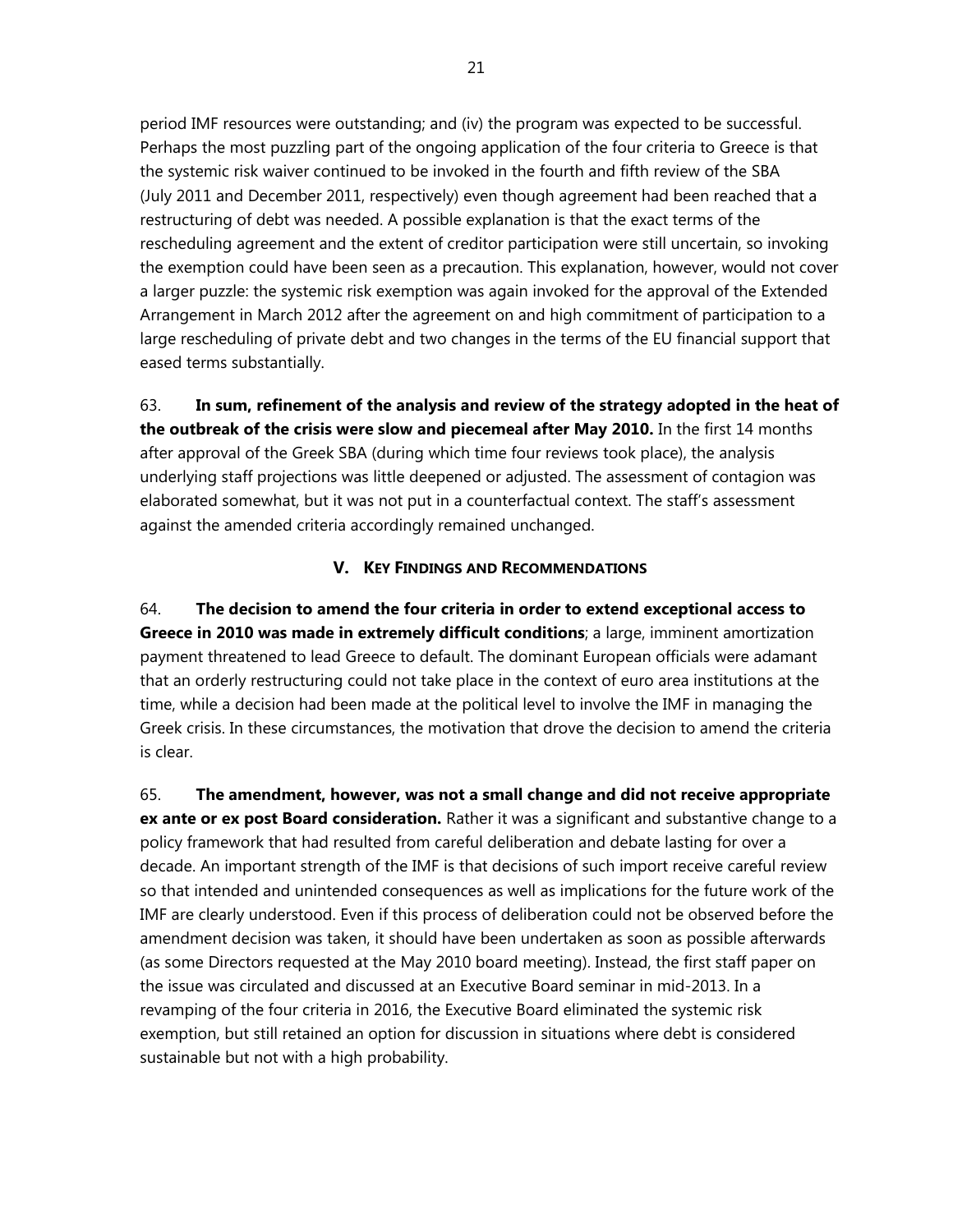within the period that IMF resources were outstanding. Fewer, but still a significant number, doubted that with reliance only on fiscal adjustment and structural reform, the program provided reasonably strong prospects of success of that the growth projections were realistic. The low level of credibility of the projections harmed both the Fund's reputation and any possible catalytic role that the Fund might hope to play. Whether this problem was the result of political influence (staff responding to the requirement to meet the amended criteria so that the Fund could participate in the lending arrangement with Greece) or true differences between the views of staff and those of outsiders can be debated, but probably not resolved. In any event, shortcomings were apparent in four areas:

 **The debt sustainability analysis**. In the 2010 assessment, debt sustainability was equated with the stabilization of the ratio of debt to GDP, notwithstanding the fact that that ratio stabilized at a high 150 percent of GDP and rollover needs after the disbursement of IMF and European funds would remain exceptionally large. The baseline scenario—which many would expect to be a central scenario—was biased to the optimist side because any risk of incomplete policy implementation was precluded. The sensitivity analysis was not grounded in the types of uncertainties and shocks that a country in the midst of a major debt crisis was likely to face.

A process of overhauling t*he DSA template started with a staff paper in mid-2011 and a more thorough staff paper in 2013. Many of the problems noted here have been addressed. Nevertheless, the DSA template should remain under close review, efforts to align the baseline with a central scenario should be deepened, and tailored shock scenarios should be actively encouraged.* 

 **Assessments of prospects for market access**. The assessment in 2010 was essentially a statement of faith; it was assumed that as soon as the debt ratio reached the level at which staff projected it would stabilize, markets would reopen to Greece, even though debt would be some 150 percent of GDP. This assessment was possible because at the time there was virtually no agreed framework to provide guidance on how to assess prospects for market access.

*Staff guidance on indicators for assessing prospects for market access were issued in 2013. These have substantially improved the analytical basis for assessments. The approach to these assessments, however, is not based in firm theory. Refining the assessment of prospects for market access should be a continuing priority.* 

 **Contagion:** According to all evidence provided to the IEO, both internal staff evaluations of contagion and staff work made available to the public during 2010 and the early months of 2011 were paltry. Much effort was devoted to describing the channels of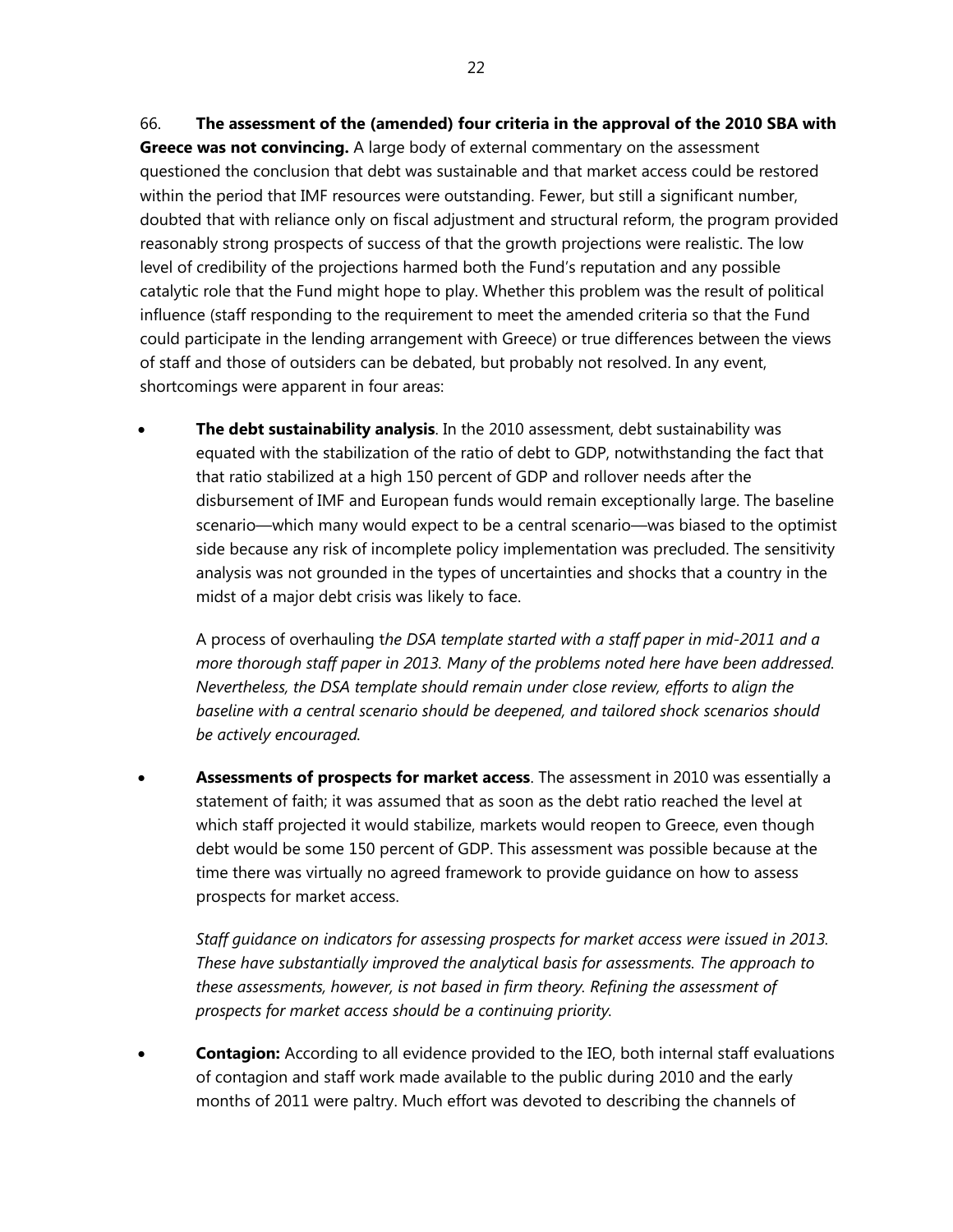contagion and reporting relationships between recent developments in prices of financial assets across countries. The more sophisticated of these examined cross probabilities of default with rather extreme assumptions on shocks. There is no written evidence that the relative risks, costs and course of contagion in a restructuring scenario were compared to those in the no restructuring/full bail-out scenario. In short, as mentioned in point 3, there was no clear analytical framework for judgments.

*The elimination of contagion as a consideration in the four criteria makes better measurements of contagion less urgent for the exceptional access framework per se. But the Fund would benefit more generally from work on measures of contagion in counterfactual conditions.*

 **Macroeconomic projections.** Staff reports for the initial program request and for subsequent reviews had scant elaboration of the underpinning of the central macroeconomic projections. This problem had the widest ramifications for the credibility of the IMF and the DSA when it came to projections for real GDP and the GDP deflator, both of which play a determining role in the DSA. Staff reports presented at best brief verbal comments on the projections and did not address the controversies that grew as time went by.

 *Staff reports in general, but especially for requests for Fund assistance or reviews thereof, should provide a rigorous elaboration of the analytical underpinnings of the projections for key variables especially real GDP and GDP deflators. This is essential to ensure the analytical rigor of the projections and in turn their credibility.* 

67. **The Fund was slow to revise its analysis and approach in subsequent reviews.** Many of the shortcomings in the Fund's initial assessment of sustainability and its components are understandable in view of the emergency conditions in which the program and projections were prepared. But lack of time cannot be used to explain why a reexamination of the macroeconomic projections did not start immediately after approval of the arrangement. Understandably, it is hard to change high profile projections which would require revision of a program that was just agreed. Moreover, news in the first few months of the arrangement was not unduly negative. However, the strong controversy surrounding the approval of the program—starting with several Executive Directors expressing doubts about the basis of the GDP projections, but extending to outside critics where commentary only became more negative—constituted a strong reason to review the projections in a fundamental way immediately.

*Although early revision to program projections is difficult and costly, the IMF must have the resolve to undertake early and thorough revisions especially when the initial projections are made in haste, possibly under political pressure. It may therefore be desirable in exceptional access cases to require a more detailed and explicitly analytical review of exceptional access programs within six months of approval. This would include an exceptional review akin in terms of documentation, analysis and projections to program approval with no presumption that changes must be small.*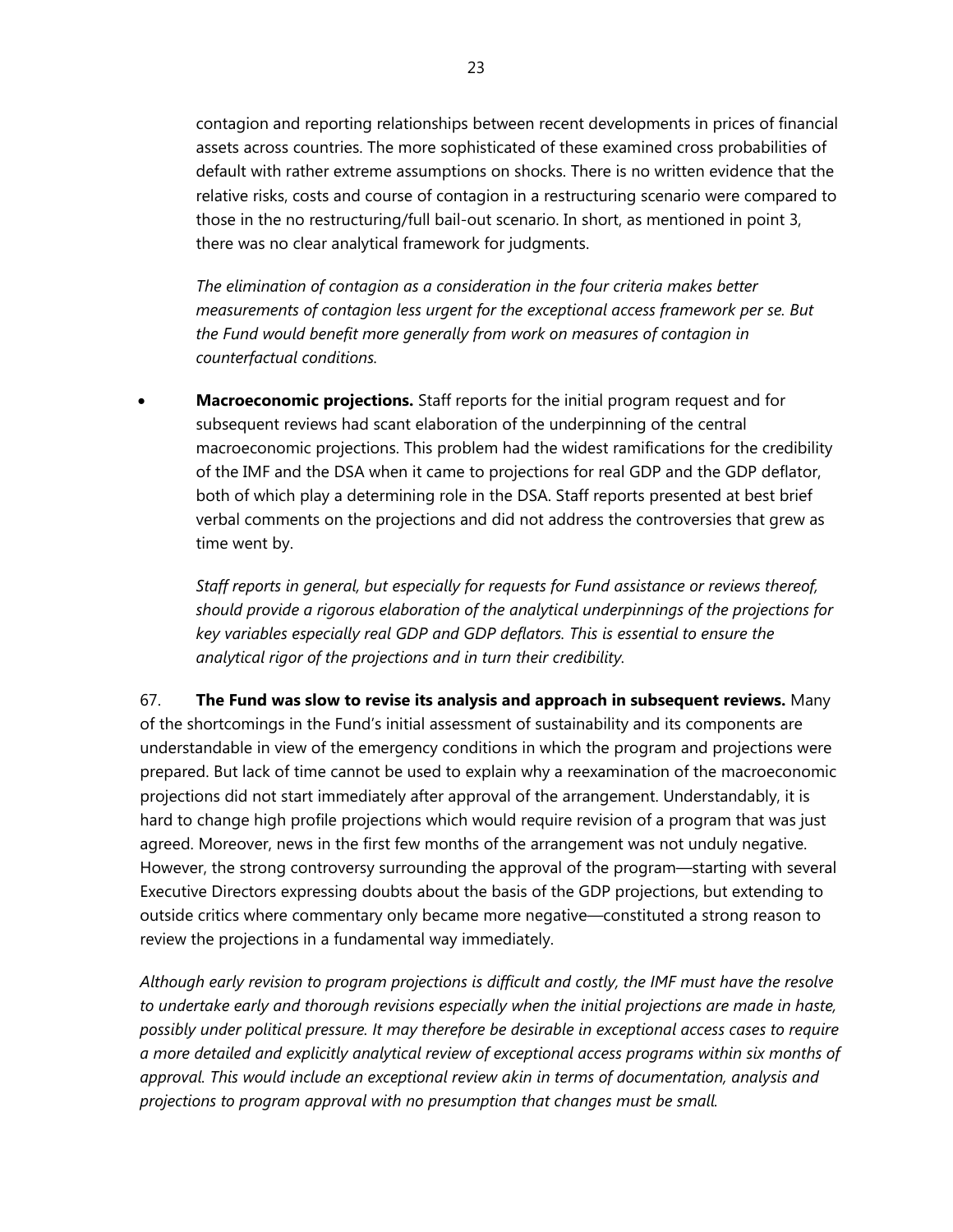## 68. **The disconnect between the perspective of several large banks pursuing reprofiling proposals on the one hand and the staff's assessment that Greek debt was sustainable on the other is puzzling**. First, it is difficult to understand how the Fund was taking the position that contagion from a restructuring was a major risk when banks were increasingly anticipating it. Second, communication between staff and management on the one hand and banks on the other appears to have been scanty. It may be that banks were highly focused on their communications with large euro area governments to the exclusion of the IMF. Yet, in view of the fact that significant numbers of Fund management and staff had come or were coming to the view that debt was not sustainable, it would seem that more intensive communication would have helped inform the Fund's perspective on options for earlier rescheduling.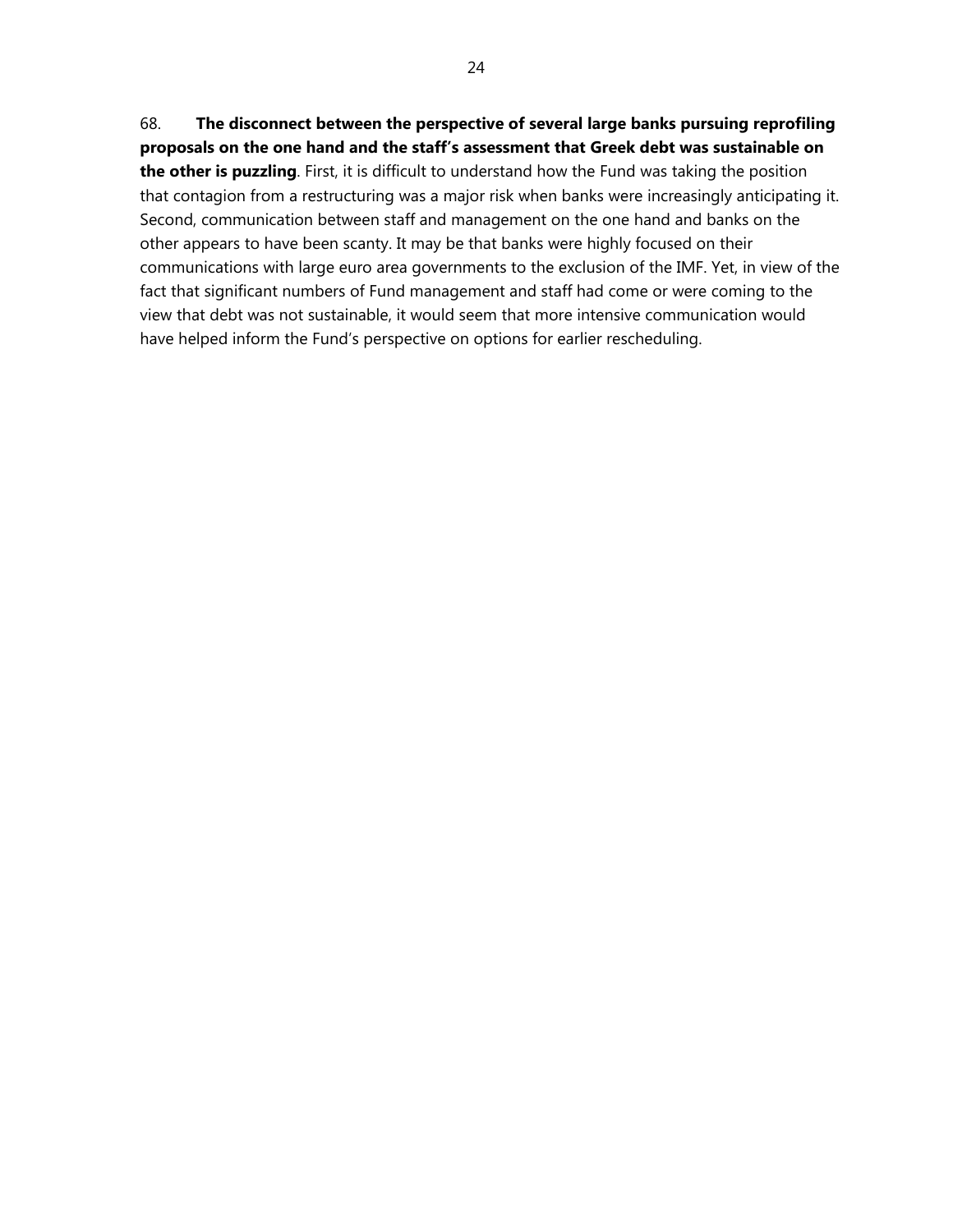#### **ANNEX 1. FOUR CRITERIA FOR EXCEPTIONAL ACCESS (REVISED JANUARY 2016)<sup>1</sup>**

- (a) The member is experiencing or has the potential to experience exceptional balance of payments pressures on the current account or the capital account, resulting in a need for Fund financing that cannot be met within the normal limits;
- (b) A rigorous and systematic analysis indicates that there is a high probability that the member's public debt is sustainable in the medium term. Where the member's debt is assessed to be unsustainable ex ante, exceptional access will only be made available where the financing being provided from sources other than the Fund restores debt sustainability with a high probability. Where the member's debt is considered sustainable but not with a high probability, exceptional access would be justified if financing provided from sources other than the Fund, although it may not restore sustainability with high probability, improves debt sustainability and sufficiently enhances the safeguards for Fund resources. For purposes of this criterion, financing provided from sources other than the Fund may include, inter alia, financing obtained through any intended debt restructuring. This criterion applies only to public (domestic and external) debt. However, the analysis of such public debt sustainability will incorporate any potential relevant contingent liabilities of the government, including those potentially arising from private external indebtedness.
- (c) The member has prospects of gaining or regaining access to private capital markets within a timeframe and on a scale that would enable the member to meet its obligations falling due to the Fund.
- (d) The policy program of the member provides a reasonably strong prospect of success, including not only the member's adjustment plans but also its institutional and political capacity to deliver that adjustment.

<sup>&</sup>lt;sup>1</sup> Reproduced from IMF (2016).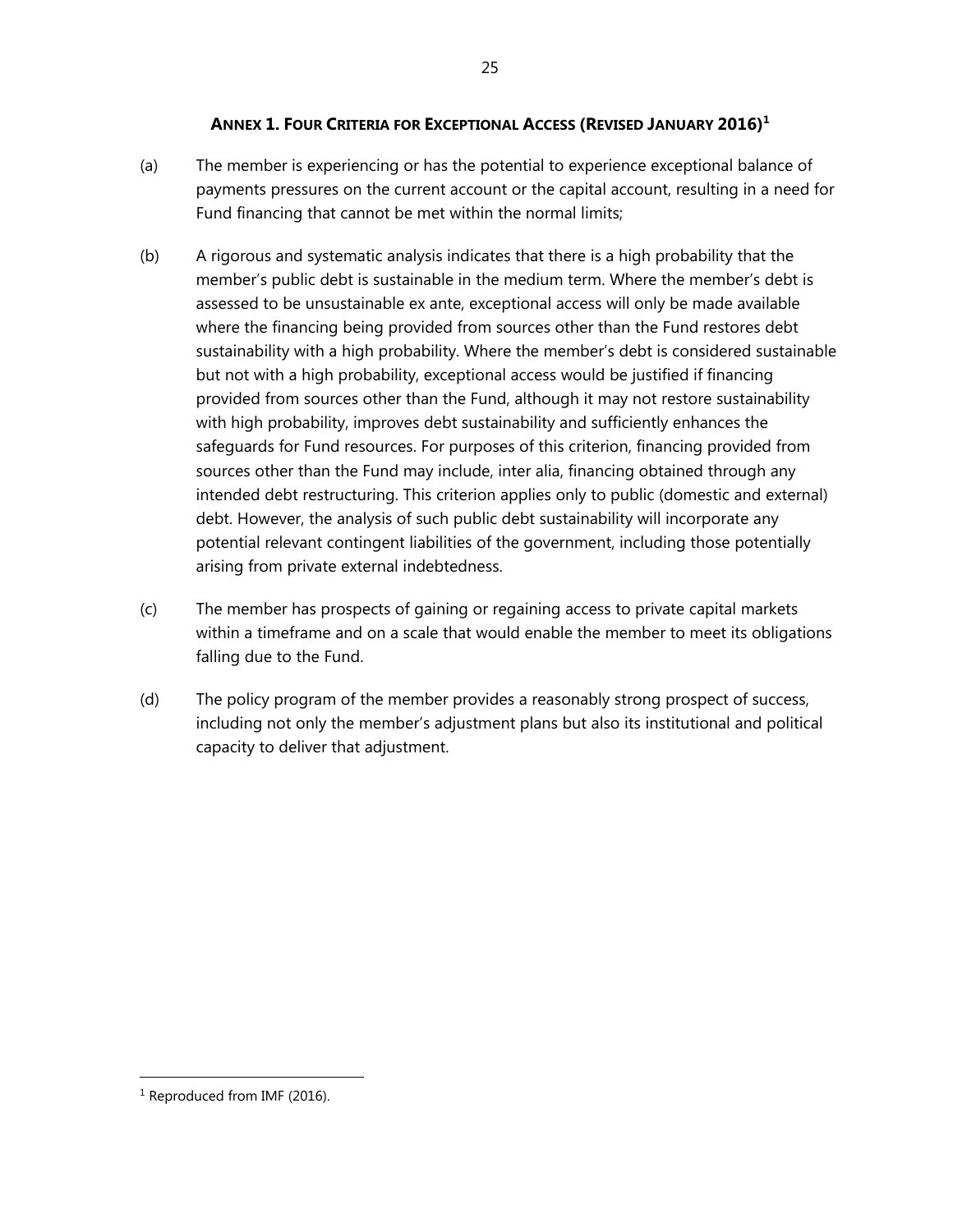#### **REFERENCES**

- Boughton, James, 2012*, Tearing Down the Walls, The International Monetary Fund, 1990-1999*, pp. 202–209 (Washington: International Monetary Fund).
- Buchheit, Lee, and Mitu Gulati, 2010, "How to Restructure Greek Debt" http://ssrn.com/abstract=1603304, May 7.

Eichengreen, Barry, 2010, "It's Not Too Late for Europe," VoxEU, May.

- IMF, 1999, Annual Report of the Executive Board for the Financial Year Ended April 30, (Washington).
- ———, 2000a, "Recovery from the Asian Crisis and the Role of the IMF" Issues Brief, 00/05, June (Washington).
- ———, 2000b, Communiqué of the International Monetary and Financial Committee of the Board of Governors of the International Monetary Fund, September 24 (Washington).
- ———, 2001, "Review of Access Policy in the Credit Tranches and under the Extended Fund Facility— Background Paper", August 9 (Washington).
- ———, 2002, Access Policy in Capital Account Crises, July 29 (Washington).
- ———, 2003a, Access Policy in Capital Account Crises— Modifications to the Supplemental Reserve Facility (SRF) and Follow-up Issues Related to Exceptional Access Policy January 14 (Washington).
- ———, 2003b, IMF Concludes Discussion on Access Policy in the Context of Capital Account Crises; and Review of Access Policies in the Credit Tranches and the Extended Fund Facility, Public Information Notice (PIN) No.03/3, March 21 (Washington)
- ———, 2004, Review of Exceptional Access Policy, March 23 and PIN/04/54, May 13 (Washington).
- ———, 2008, Staff Guidance Note on Debt Sustainability Analysis for Market Access Countries July 3 (Washington).
- ———, 2009a, Review of Fund Facilities—Analytical Basis for Fund Lending and Reform Options, February 6 (Washington).
- ———, 2009b, GRA Lending Toolkit and Conditionality: Reform Proposals, March (Washington).
- ———, 2010a, Global Financial Stability Report, Meeting New Challenges to Stability and Building a Safer System, April (Washington).
- ———, 2010b, Greece; Request for Stand-By Arrangement, May 5 (Washington).